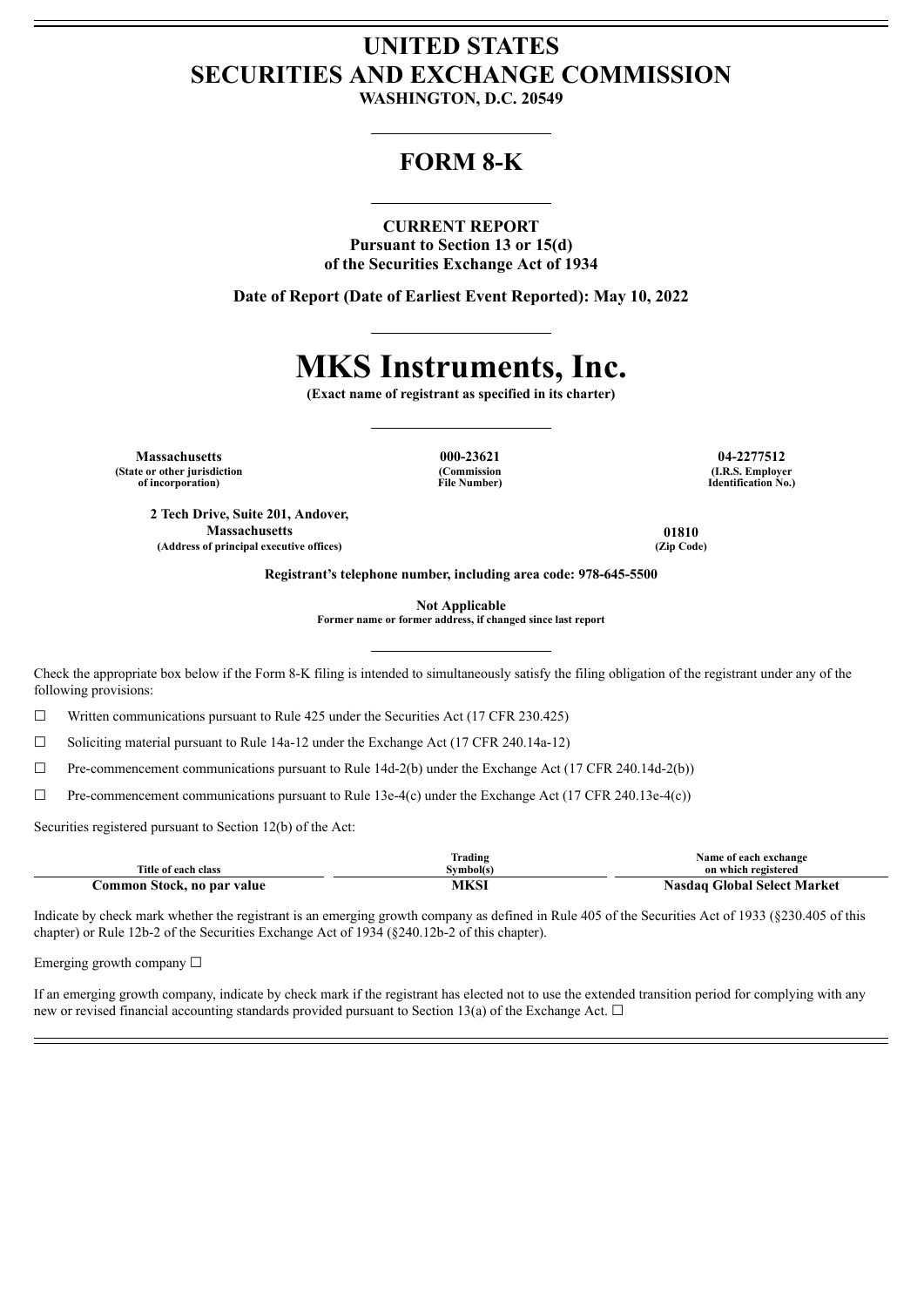#### Item 5.02 Departure of Directors or Certain Officers; Election of Directors; Appointment of Certain Officers; Compensatory **Arrangements of Certain Officers.**

(e) At the 2022 Annual Meeting of Shareholders of MKS Instruments, Inc. (the "Company") held on May 10, 2022 (the "2022 Annual Meeting"), the shareholders of the Company approved the 2022 Stock Incentive Plan (the "Plan"). The Board of Directors of the Company (the "Board") adopted the Plan on February 7, 2022, subject to shareholder approval.

Under the Plan, up to 6,200,274 shares of our Common Stock (subject to adjustment in the event of stock splits and other similar events) may be issued pursuant to awards granted thereunder in the form of incentive stock options, non-statutory stock options, stock appreciation rights, restricted stock, restricted stock units, other stock-based awards and cash-based awards.

The foregoing summary of the Plan is qualified in its entirety by reference to the detailed summary of the Plan set forth in the section "Proposal Two — Approval of 2022 Stock Incentive Plan—Description of the 2022 Plan" in the Company's Proxy Statement filed with the U.S. Securities and Exchange Commission (the "SEC") on March 31, 2022 and to the full text of the Plan, a copy of which is included as Exhibit 10.1 to this Current Report on Form 8-K and is incorporated herein by reference.

#### **Item 5.07 Submission of Matters to a Vote of Security Holders.**

The following sets forth the results of voting by shareholders at the 2022 Annual Meeting:

a) Election of three Class II Directors to serve for a three-year term and until their successors are elected:

| Director Nominee      | Votes For  | Votes Withheld |
|-----------------------|------------|----------------|
| John T.C. Lee         | 49.987.745 | 444.661        |
| Jacqueline F. Moloney | 48.104.385 | 2.328.021      |
| Michelle M. Warner    | 49.640.764 | 791.642        |

There were broker non-votes of 1,942,707 shares on this proposal.

b) Approval of the Plan:

| Votes For  | Votes Against | <b>Votes Abstained</b> |
|------------|---------------|------------------------|
| 48,128,243 | 2,265,430     | $\sim$ $\sim$<br>38.   |

#### There were broker non-votes of 1,942,707 shares on this proposal.

c) Approval of compensation paid to the Company's Named Executive Officers, as disclosed pursuant to the compensation disclosure rules of the SEC, including the Compensation Discussion and Analysis, the compensation tables and any related material disclosed in the Proxy Statement for this meeting:

| Votes For | Against<br>votes        | <b>Votes</b><br>Abstaineo |
|-----------|-------------------------|---------------------------|
| 48        | Μ<br>--<br>. <i>. .</i> | $\prime\prime\prime$<br>ᆩ |

There were broker non-votes of 1,942,707 shares on this proposal.

d) Ratification of the appointment of PricewaterhouseCoopers LLP as the Company's independent registered public accounting firm for the year ending December 31, 2022:

| Votes For   | Votes Against | Votes Abstained |
|-------------|---------------|-----------------|
| .610<br>365 | 939.063       | 70<br>440       |

There were no broker non-votes for this proposal.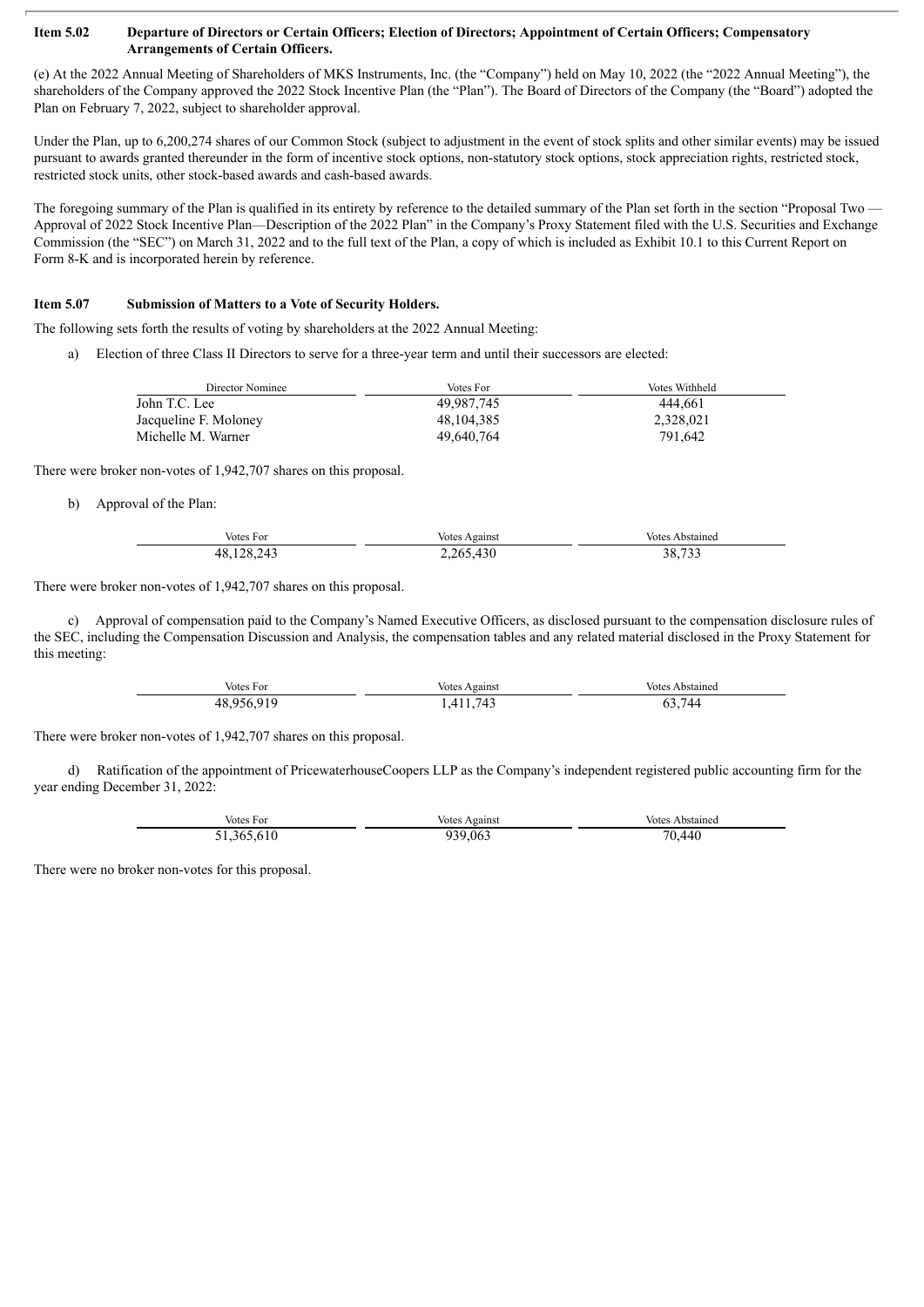#### **Item 9.01 Financial Statements and Exhibits.**

(d) Exhibits

| Exhibit<br>No. | <b>Description</b>                                                                                     |
|----------------|--------------------------------------------------------------------------------------------------------|
| $10.1(1)$ *    | 2022 Stock Incentive Plan                                                                              |
| $10.2*$        | Form of Restricted Stock Unit Agreement for Non-Employee Directors under the 2022 Stock Incentive Plan |
| $10.3*$        | Form of Restricted Stock Unit Agreement for Employees under the 2022 Stock Incentive Plan              |

104 Cover Page Interactive Data File (embedded within the Inline XBRL document)

Management contract or compensatory plan arrangement

(1) Incorporated by reference to the Registration Statement on Form S-8 (File No. 333-264817), filed with the Securities and Exchange Commission on May 10, 2022.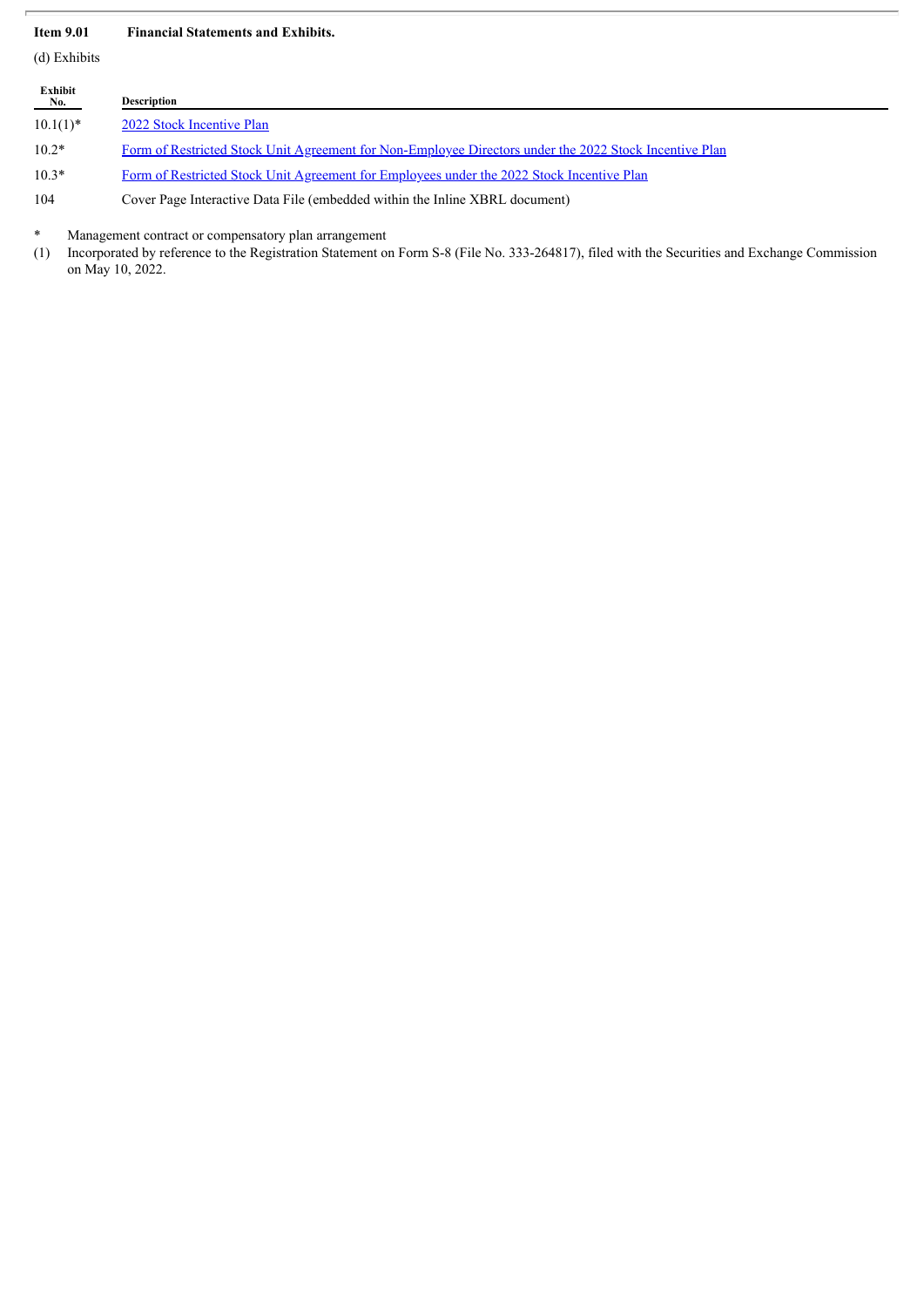**SIGNATURES**

Pursuant to the requirements of the Securities Exchange Act of 1934, the registrant has duly caused this report to be signed on its behalf by the undersigned hereunto duly authorized.

MKS Instruments, Inc.

By: /s/ Kathleen F. Burke

Date: May 11, 2022 Name: Kathleen F. Burke

Title: Senior Vice President, General Counsel & Secretary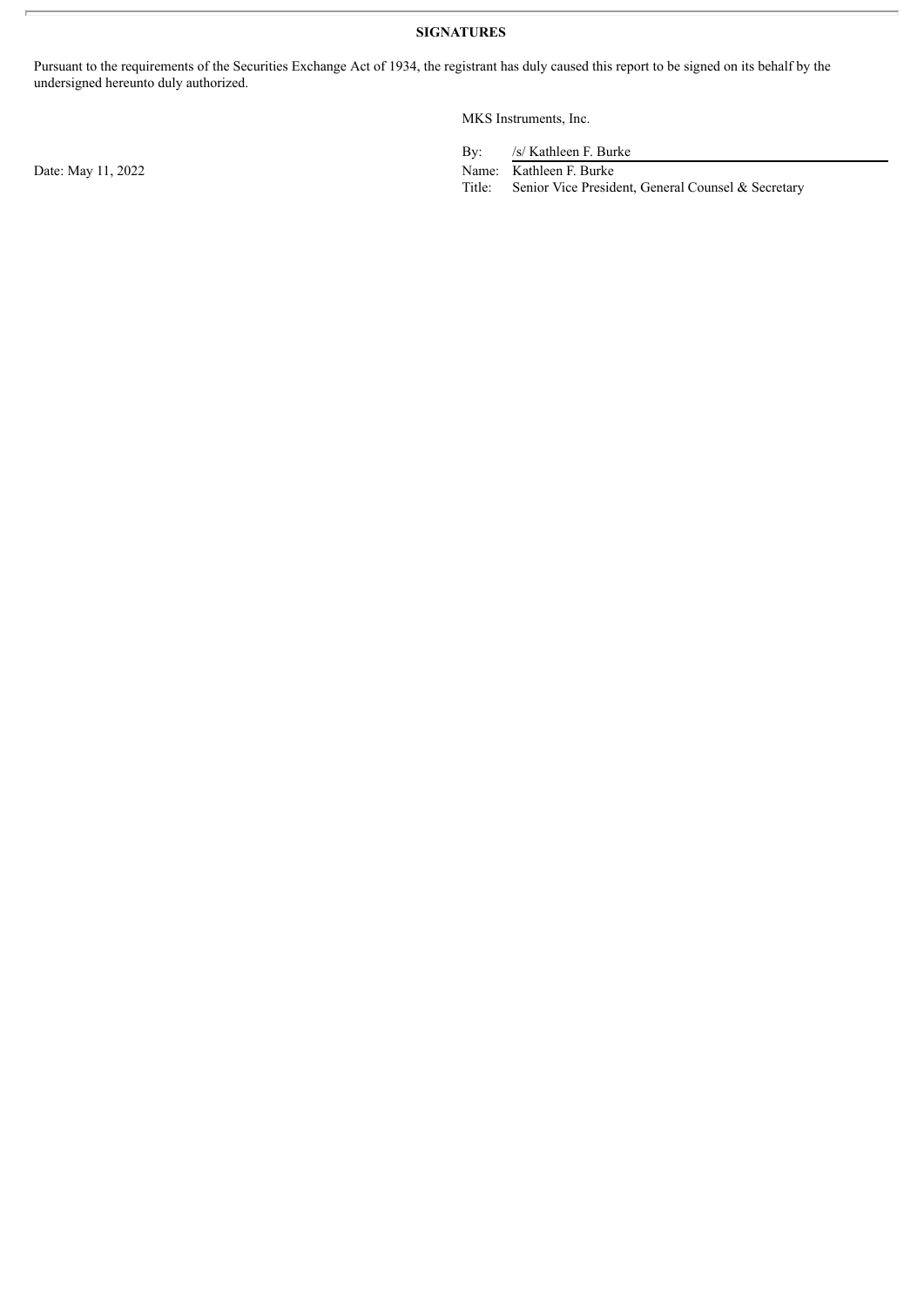#### **MKS INSTRUMENTS, INC.**

#### Restricted Stock Unit Agreement

#### Annual Grant to Non-Employee Directors Under the 2022 Stock Incentive Plan

<span id="page-4-0"></span>AGREEMENT **«Grant Date»** (the "Grant Date"), between MKS Instruments, Inc., a Massachusetts corporation (the "Company"), and **«Participant Name»** (the "Participant").

For valuable consideration, receipt of which is acknowledged, the parties hereto agree as follows:

1. General. The Company has granted to the Participant restricted stock units ("RSUs") with respect to the number of shares set forth in Exhibit A hereto (the "Shares") of common stock, no par value, of the Company ("Common Stock"), subject to the terms and conditions set forth in this Agreement and in the Company's 2022 Stock Incentive Plan (the "Plan"). The RSUs represent a promise by the Company to deliver Shares upon vesting and settlement.

(a) Definitions. Capitalized terms not explicitly defined in this Agreement shall have the same meanings given to them in the Plan.

(i) "Code" means the U.S. Internal Revenue Code of 1986, as amended.

(ii) "Disability" means either (A) the Participant is unable to engage in any substantial gainful activity by reason of any medically determinable physical or mental impairment that can be expected to result in death or can be expected to last for a continuous period of not less than 12 months; or (B) the Participant is, by reason of any medically determinable physical or mental impairment that can be expected to result in death or can be expected to last for a continuous period of not less than 12 months, receiving income replacement benefits for a period of not less than three months under an accident and health plan covering employees of the Company.

(iii) "Forfeiture" means any forfeiture of RSUs pursuant to Section 2(a).

(iv) "Service" with the Company includes service as an employee, officer or director of, or consultant or advisor to, the Company or any parent or subsidiary of the Company as defined in Sections 424(e) or (f) of the Code.

(v) "Vesting Date" is defined in Section 1(b).

(b) Vesting Period. Subject to the terms and conditions of this Agreement (including the Forfeiture provisions described in Section 2 below), the RSUs shall vest on the earlier of (a) the day prior to the first Annual Meeting of the Company's shareholders which occurs after the date hereof or (b) thirteen months after the Grant Date, at which time they shall become vested in full (such date, the "Vesting Date"). As soon as practicable after the Vesting Date, but no later than 30 days following such Vesting Date, the Company shall instruct its transfer agent to deposit the Shares subject to the RSUs into the Participant's existing equity account at Fidelity Stock Plan Services, LLC, or such other broker with which the Company has established a relationship ("Broker"), subject to payment in accordance with Section 6 of all applicable taxes. Notwithstanding the above, the Shares may be distributed following the date contemplated in this Section 1(b) solely to the extent permitted or required under Code Section 409A and the regulations thereunder ("Section 409A").

#### 2. Forfeiture.

(a) Cessation of Service. In the event that the Participant ceases to provide Services for any reason or no reason, with or without cause, prior to the Vesting Date, all of the Participant's unvested RSUs shall automatically be forfeited as of such cessation. Notwithstanding the foregoing, in the event that the Participant ceases to provide Services by reason of death or Disability prior to the Vesting Date, then all of the Participant's RSUs shall become immediately and fully vested and shall no longer be subject to the Forfeiture provisions under this Agreement and the Shares subject to such RSUs shall be delivered to the Participant as soon as practicable, but no later than thirty (30) days following the Participant's termination date.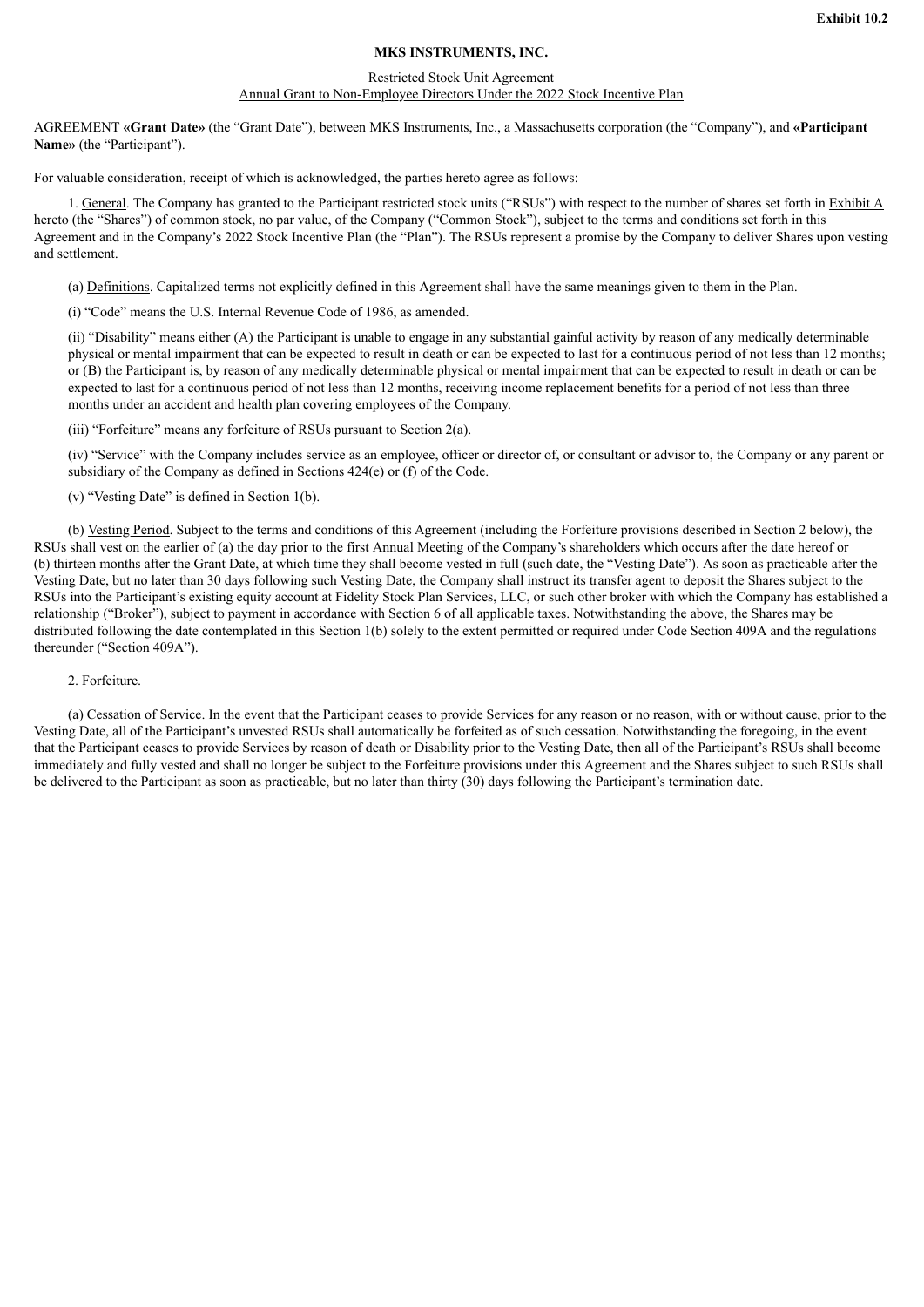(b) Change in Control. Notwithstanding the foregoing, upon the effectiveness of a Change in Control, (as defined below), all of the Participant's RSUs shall become immediately and fully vested and shall no longer be subject to the Forfeiture provisions under this Agreement and the Shares subject to such RSUs shall be delivered to the Participant as soon as practicable (but no later than thirty (30) days) following the date of the effectiveness of the Change in Control. For purposes of this section "Change in Control" means the first to occur of any of the following events: (I) any "person" (as that term is used in Section 13 and 14(d)(2) of the Securities Exchange Act of 1934 ("Exchange Act")) becomes the beneficial owner (as that term is used in Section 13(d) of the Exchange Act), directly or indirectly, of fifty percent (50%) or more of the Company's capital stock entitled to vote in the election of directors; (II) the shareholders of the Company approve any consolidation or merger of the Company, other than a consolidation or merger of the Company in which the holders of Common Stock immediately prior to the consolidation or merger hold more than fifty percent (50%) of the common stock of the surviving corporation immediately after the consolidation or merger; or (III) the shareholders of the Company approve the sale or transfer of all or substantially all of the assets of the Company to parties that are not within a "controlled group of corporations" (as defined in Code Section 1563) in which the Company is a member.

3. Restrictions on Transfer. The Participant shall not sell, assign, transfer, pledge, or otherwise encumber, either voluntarily or by operation of law (collectively "transfer") any RSUs, or any interest therein, except that the Participant may transfer such RSUs (i) by will or the laws of descent and distribution, or (ii) pursuant to a qualified domestic relations order or (iii) except as prohibited under Section 409A, for the gratuitous transfer to or for the benefit of any immediate family member, family trust or other entity established for the benefit of the Participant and/or an immediate family member if the Company would be eligible to use a Form S-8 under the Securities Act for the registration of the sale of the Common Stock subject to such RSUs to such proposed transferee; provided that such RSUs shall remain subject to this Agreement (including without limitation the terms of Forfeiture and the restrictions on transfer set forth in this Section 3) and such permitted transferee shall, as a condition to such transfer, deliver to the Company a written instrument confirming that such transferee shall be bound by all of the terms and conditions of this Agreement.

4. Provisions of the Plan. This Agreement is subject to the provisions of the Plan, a copy of which is furnished to the Participant with this Agreement.

5. Section 409A. To the extent the Participant is or becomes subject to U.S. Federal income taxation, the RSUs and payments made pursuant to this Agreement are intended to comply with or qualify for an exemption from the requirements of Section 409A and this Agreement shall be construed consistently therewith. Neither the Company nor the Participant shall have any right to accelerate or defer payment under this Agreement except to the extent specifically permitted or required by Section 409A. Terms defined in the Agreement shall have the meanings given such terms under Section 409A if and to the extent required to comply with Section 409A. Notwithstanding any other provision of this Agreement, the Company reserves the right, to the extent it deems necessary or advisable, in its sole discretion, to unilaterally amend the Plan and/or this Agreement to ensure that all awards hereunder qualify for exemption from or otherwise comply with Section 409A; provided, however, that the Company makes no undertaking to preclude Section 409A from applying to this Award or to guarantee compliance therewith. Any payments described in this Section 5 that are due within the "short term deferral period" as defined in Section 409A shall not be treated as deferred compensation unless applicable law requires otherwise. Notwithstanding the foregoing, the Company, its affiliates, directors, officers and agents shall have no liability to a Participant, or any other party, if the RSU that is intended to be exempt from, or compliant with, Section 409A is not so exempt or compliant, or for any action taken by the Board, a Committee or its delegates.

#### 6. Taxes.

(a) The Company's obligation to deliver Shares to the Participant upon the vesting and settlement of the RSUs shall be subject to the satisfaction of all income tax (including federal, state and local taxes) and any other tax related requirements ("Taxes").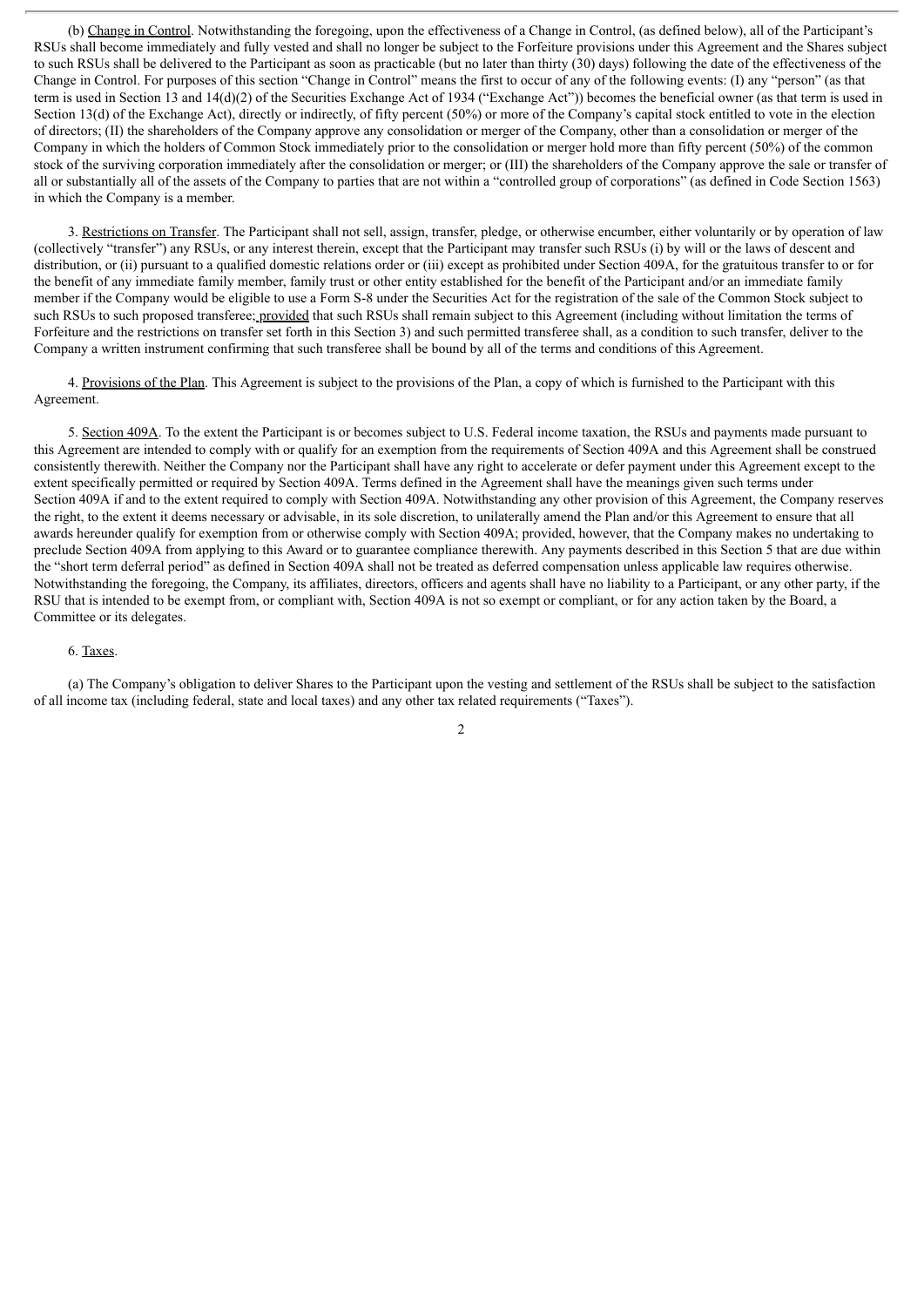(b) The Participant has reviewed with the Participant's own tax advisors the federal, state, local and foreign tax consequences of this equity award and the transactions contemplated by this Agreement. The Participant is relying solely on such advisors and not on any statements or representations of the Company or any of its agents. The Participant understands that the Participant (and not the Company) shall be responsible for the Participant's own tax liability that may arise as a result of this equity award or the transactions contemplated by this Agreement.

7. Nature of the Grant. In signing this Agreement, the Participant acknowledges that:

(a) The Plan is established voluntarily by the Company, it is discretionary in nature and may be modified, amended, suspended or terminated by the Company at any time, except to the extent otherwise provided in the Plan and this Agreement.

(b) The grant of RSUs is voluntary and occasional and does not create any contractual or other right to receive future awards of RSUs, or benefits in lieu of RSUs even if RSUs have been awarded repeatedly in the past;

(c) All decisions with respect to future grants of RSUs, if any, will be at the sole discretion of the Company;

(d) The Participant's participation in the Plan is voluntary.

(e) RSUs are not part of normal or expected compensation or salary for any purpose, including, but not limited to, calculation of any wage payment, severance, redundancy, or other end of service payments, bonuses, long-service awards, pension or retirement benefits or similar payments and in no event should be considered as compensation for, or relating in any way to, past Services.

(f) No voting or dividend or distribution rights apply with respect to the RSUs.

(g) The future value of the underlying Shares is unknown and cannot be predicted with certainty.

(h) If the Participant receives Shares upon vesting and settlement, the value of such Shares acquired on vesting and settlement of RSUs may increase or decrease in value.

(i) In consideration of the grant of RSUs, no claim or entitlement to compensation or damages arises from termination of the RSUs or diminution in value of the RSUs or Shares received upon vesting and settlement of RSUs resulting from termination of the Participant's Service relationship by the Company (for any reason whatsoever and whether or not in breach of local labor laws) and the Participant irrevocably releases the Company from any such claim that may arise; if, notwithstanding the foregoing, any such claim is found by a court of competent jurisdiction to have arisen, then, by signing this Agreement, the Participant shall be deemed irrevocably to have waived his or her entitlement to pursue such claim.

(j) Other than as otherwise provided in Section 2 of this Agreement, if the Participant ceases to provide Services, the Participant's right to receive RSUs and vest under the Plan, if any, will terminate effective as of the date that the Participant is no longer actively providing Services and will not be extended by any notice period mandated under local law; the Company shall have the exclusive discretion to determine when the Participant is no longer actively providing Services for purposes of the Plan, subject to Section 409A.

#### 8. **Data Privacy Notice and Consent.**

#### By accepting the RSUs, the Participant is consenting to the processing of his or her personal data as follows:

(a) Data Collection and Usage. The Company is located at 2 Tech Drive, Suite 201, Andover, Massachusetts 01810, U.S.A. and grants the RSUs to the Participant at his or her sole discretion. The Company and its subsidiaries collect, process and use the Participant's personal data, including his or her name, home address, date of birth, social security number, email address and details of all RSUs canceled, vested, or outstanding in the Participant's favor, which the Company receives from the Participant ("Data"). The Company collects the Data for purposes of implementing, administering and managing the Plan. The Company's legal basis for the processing of the Data is the Participant's consent.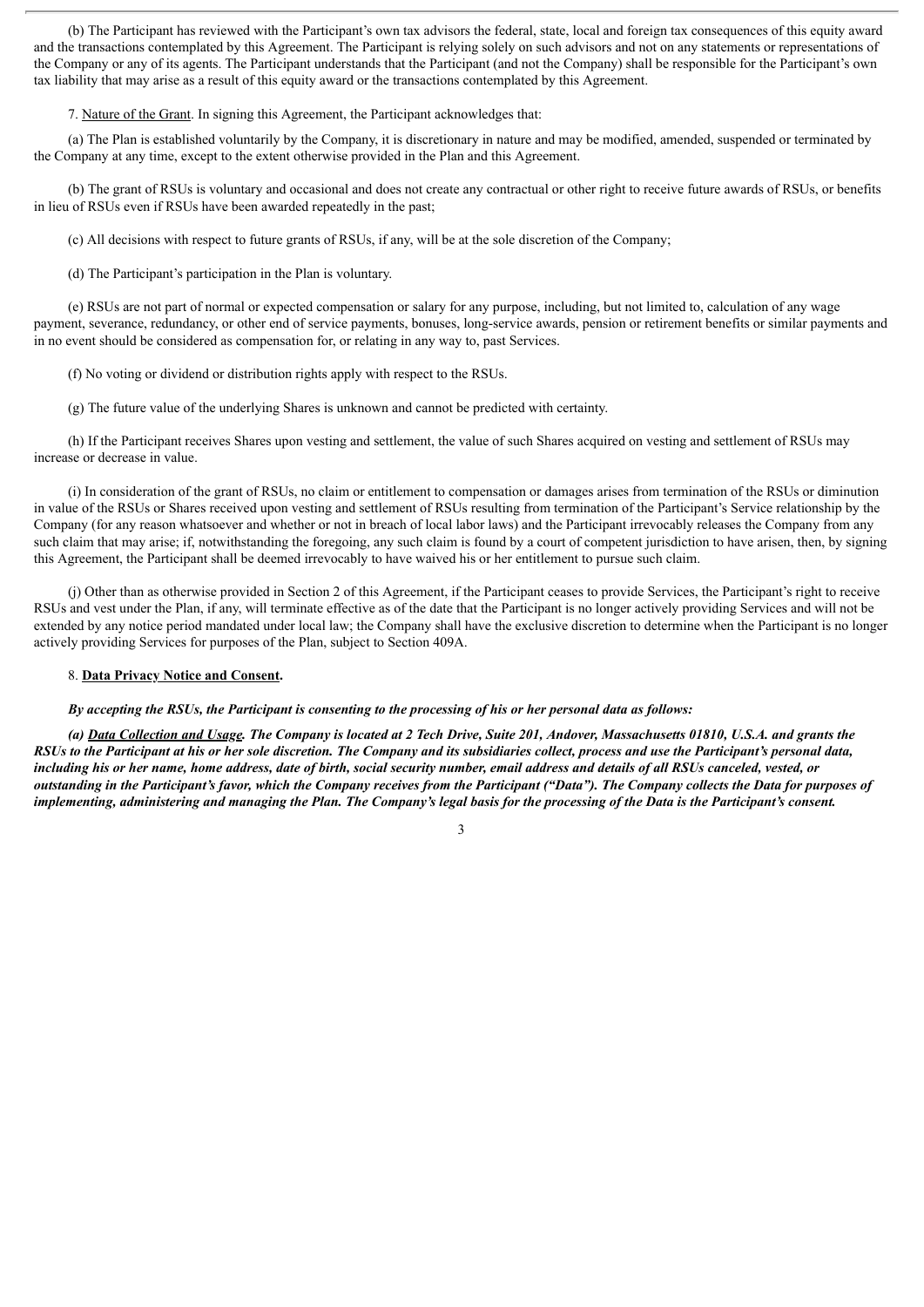(b) Stock Plan Administration Service Providers. The Company and/or its subsidiaries may transfer Data to Fidelity Stock Plan Services, LLC and its affiliates, which are assisting the Company with the implementation, administration and management of the Plan. In the future, the Company may select a different service provider and share the Data with another company that serves in a similar manner. The Company's service provider will open an account for the Participant to receive Shares. The Participant will be asked to agree on separate terms and data processing practices with the service provider, which is a condition to the Participant's ability to participate in the Plan.

(c) International Data Transfers. The Company is based in the U.S. and its service providers are based in the U.S. If the Participant is outside the U.S., the Participant should note that the Participant's country has enacted data privacy laws that are different from those of the U.S. The *Company's legal basis for the transfer of the Data is the Participant's consent.*

(d) Data Retention. The Company will use the Data only as long as is necessary to implement, administer and manage the Participant's participation in the Plan or as required to comply with legal or regulatory obligations, including under tax, securities, exchange control and labor laws. This period may extend beyond the termination of the Participant's Service. When the Company no longer needs the Data, the Company will remove it from its systems to the fullest extent reasonably practicable. If the Company keeps Data longer, it would be to satisfy legal or regulatory *obligations and the Company's legal basis would be relevant laws or regulations.*

(e) Voluntariness and Consequences of Consent Denial or Withdrawal. Participation in the Plan and the Participant's grant of consent are purely voluntary. The Participant may deny or withdraw his or her consent at any time. If the Participant does not consent, or if the Participant withdraws his or her consent, the Participant cannot participate in the Plan. This would not affect the Participant's annual retainer or other fees from or the Participant's Service with the Company; the Participant would merely forfeit the opportunities associated with the Plan.

(f) Data Subject Rights. The Participant has a number of rights under data privacy laws in his or her country. Depending on where the Participant is based, the Participant's rights may include the right to (a) request access to or copies of Data, (b) rectification of incorrect Data, (c) deletion of Data, (d) restrictions on processing, (e) portability of Data, (f) lodge complaints with competent authorities in the Participant's country, and/or (g) a list with the names and addresses of any potential recipients of Data. To receive clarification regarding the Participant's rights or to exercise the Participant's rights, the Participant should contact the Company at 2 Tech Drive, Suite 201, Andover, Massachusetts 01810, U.S.A.

#### 9. Miscellaneous.

(a) No Rights to Service Relationship. The Participant acknowledges and agrees that the vesting of the RSUs pursuant to Sections 1(b) or 2 hereof is earned only in accordance with the terms of such sections. The Participant further acknowledges and agrees that the transactions contemplated hereunder and the vesting schedule set forth herein do not constitute an express or implied promise of a continued Service relationship as an employee, officer, director, consultant or advisor to the Company or any subsidiary of the Company for the vesting period, for any period, or at all.

(b) Severability. The invalidity or unenforceability of any provision of this Agreement shall not affect the validity or enforceability of any other provision of this Agreement, and each other provision of this Agreement shall be severable and enforceable to the extent permitted by law.

(c) Waiver. Any provision for the benefit of the Company contained in this Agreement may be waived, either generally or in any particular instance, by the Board, a Committee or its delegate.

(d) Binding Effect. This Agreement shall be binding upon and inure to the benefit of the Company and the Participant and their respective heirs, executors, administrators, legal representatives, successors and assigns, subject to the restrictions on transfer set forth in Section 3 of this Agreement.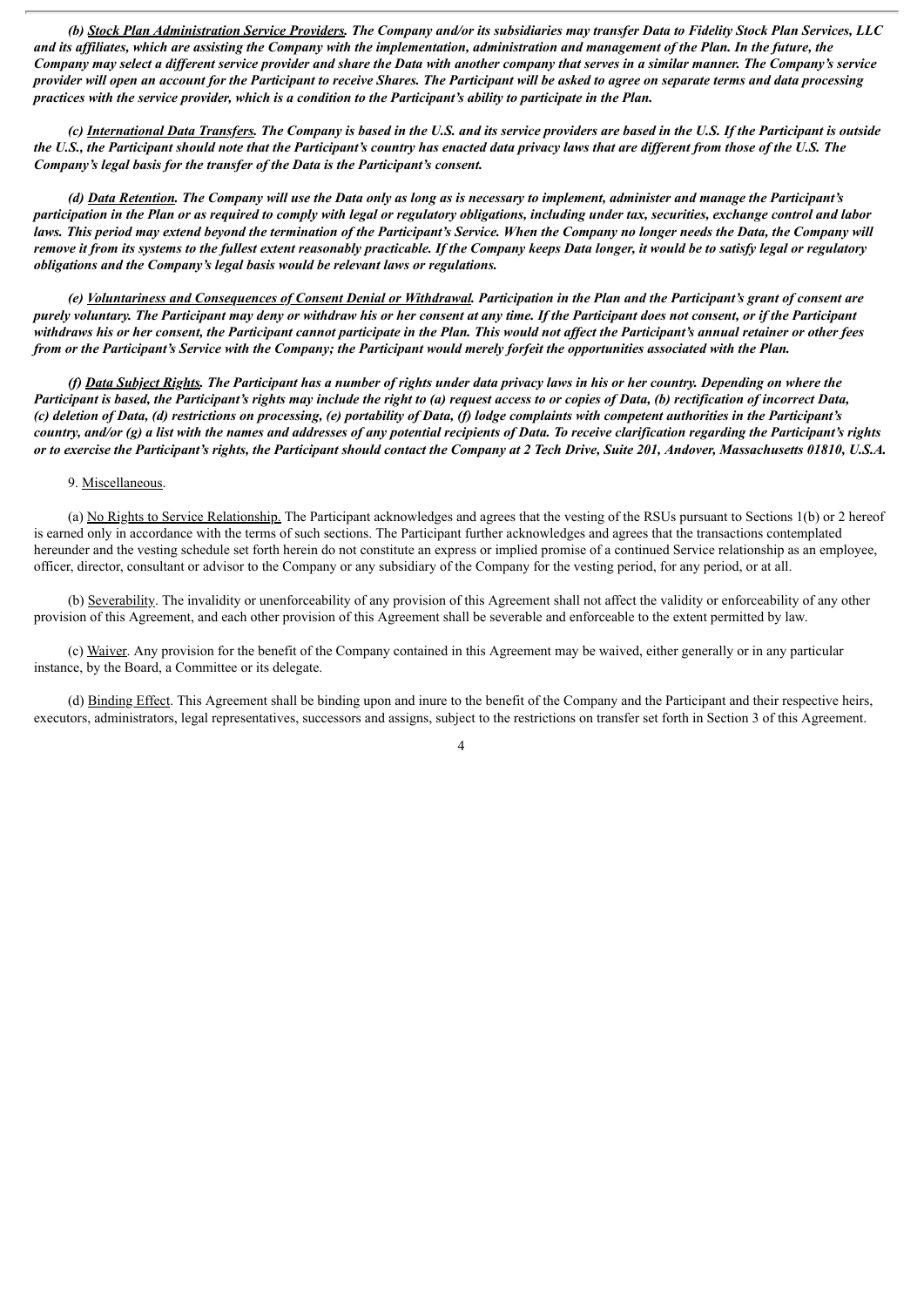(e) Notice. All notices required or permitted hereunder shall be in writing and deemed effectively given upon personal delivery or five days after deposit in the United States Post Office, by registered or certified mail, postage prepaid, addressed to the other party hereto at the address shown beneath his or its respective signature to this Agreement, or at such other address or addresses as either party shall designate to the other in accordance with this Section 9(e).

(f) Pronouns. Whenever the context may require, any pronouns used in this Agreement shall include the corresponding masculine, feminine or neuter forms, and the singular form of nouns and pronouns shall include the plural, and vice versa.

(g) Language. If the Participant has received this Agreement or any other document related to the Plan translated into a language other than English and if the translated version is different than the English version, the English version will control.

(h) Electronic Delivery. The Company may, in its sole discretion, decide to deliver any documents related to participation in the Plan, RSUs granted under the Plan or future RSUs that may be granted under the Plan by electronic means or to request the Participant's consent to participate in the Plan by electronic means. The Participant hereby consents to receive such documents by electronic delivery and, if requested, to agree to participate in the Plan through an on-line or electronic system established and maintained by the Company or another third party designated by the Company.

(i) Entire Agreement. This Agreement and the Plan constitute the entire agreement between the parties, and supersedes all prior agreements and understandings, relating to the subject matter of this Agreement.

(j) Amendment. Except as provided in Section 5, this Agreement may be amended or modified only by a written instrument executed by both the Company and the Participant.

(k) Governing Law; Venue. This Agreement shall be construed, interpreted and enforced in accordance with the internal laws of the Commonwealth of Massachusetts without regard to any applicable conflicts of laws. For purposes of any action, lawsuit or other proceedings brought to enforce this Agreement, relating to it, or arising from it, the parties hereby submit to and consent to the sole and exclusive jurisdiction of the courts within the Commonwealth of Massachusetts, and no other courts, where this grant is made and/or to be performed.

(l) Imposition of Other Requirements. The Company reserves the right to impose other requirements on the Participant's participation in the Plan, and on any Shares acquired under the Plan, to the extent the Company determines it is necessary or advisable for legal or administrative reasons, and to require the Participant to sign any additional agreements or undertakings that may be necessary to accomplish the foregoing.

(m) The Participant's Acknowledgments. The Participant acknowledges that he or she: (i) has read this Agreement; (ii) has been represented in the preparation, negotiation, and execution of this Agreement by legal counsel of the Participant's own choice or has voluntarily declined to seek such counsel; (iii) understands the terms and consequences of this Agreement; and (iv) is fully aware of the legal and binding effect of this Agreement.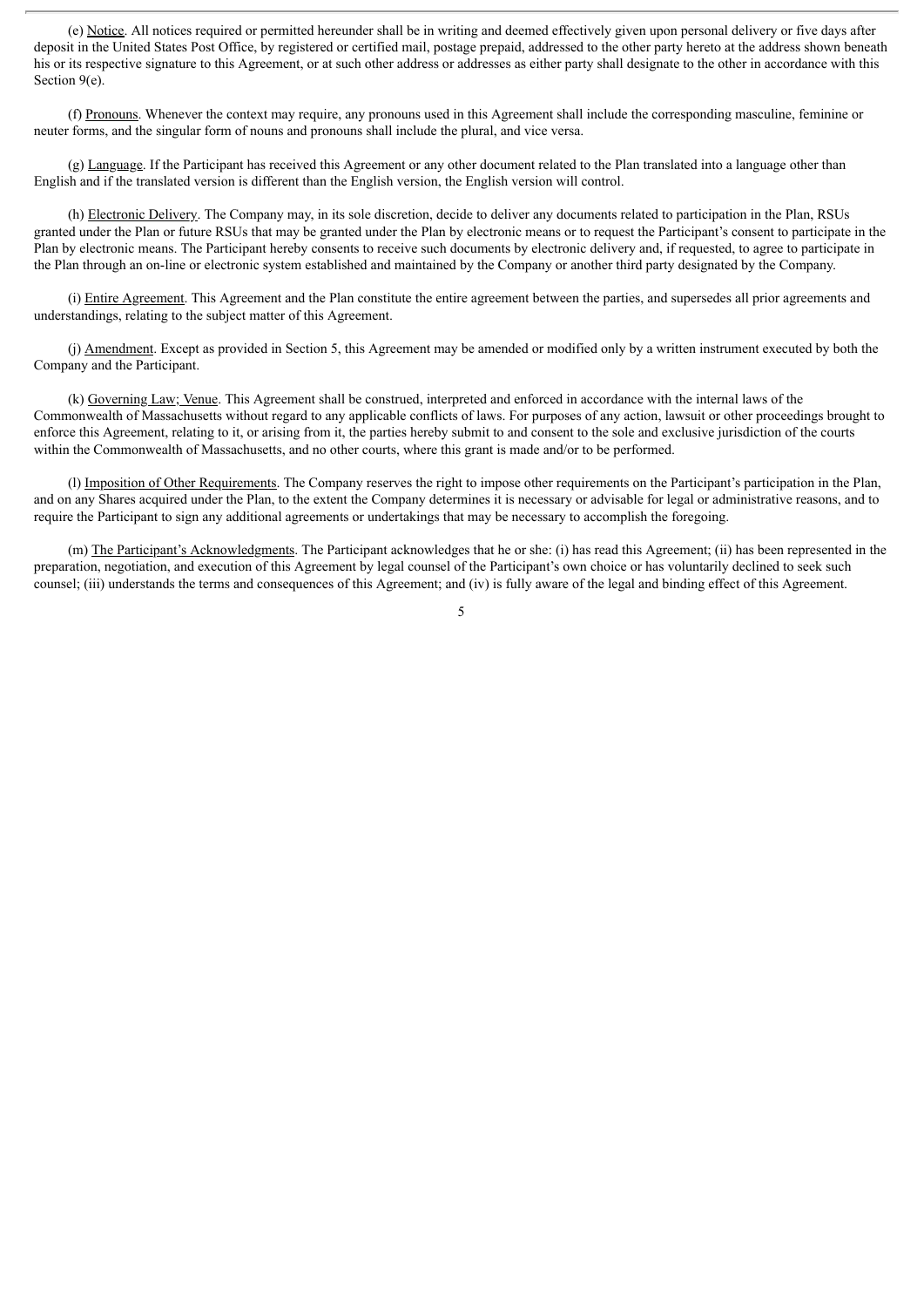IN WITNESS WHEREOF, the parties hereto have executed this Agreement as of the day and year first above written.

## MKS INSTRUMENTS, INC.

By:

Name: Title: 2 Tech Drive Andover, MA 01810

### **«Electronic Signature»**

Participant's Signature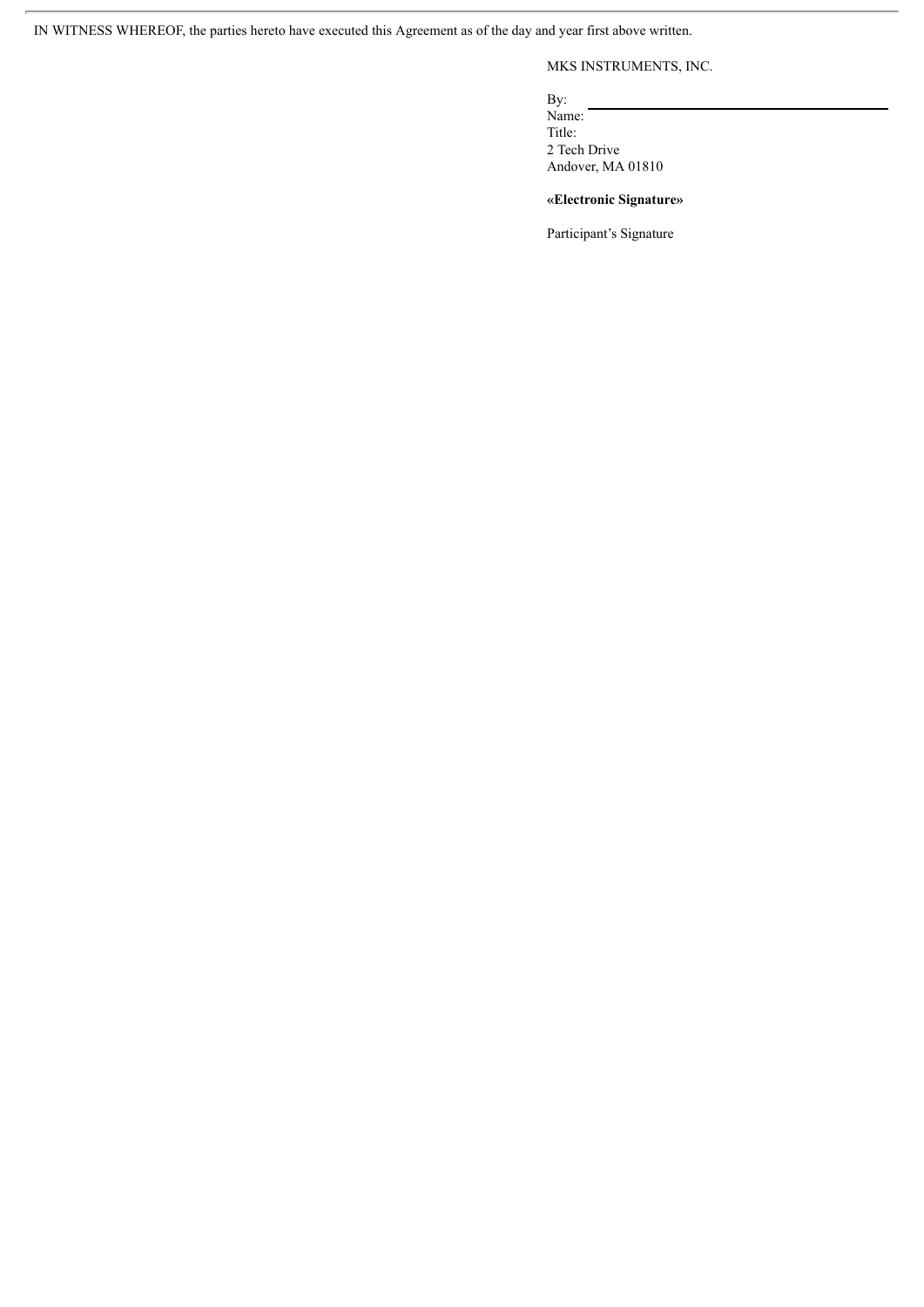#### **MKS INSTRUMENTS, INC.**

#### Restricted Stock Unit Agreement Granted Under the 2022 Stock Incentive Plan

#### <span id="page-10-0"></span>AGREEMENT made **«Grant Date» (the "Grant Date"), between MKS Instruments, Inc., a Massachusetts corporation (the "Company"), and «Participant Name» (the "Participant").**

For valuable consideration, receipt of which is acknowledged, the parties hereto agree as follows:

1. General. The Company hereby grants to the Participant restricted stock units ("RSUs") with respect to the number of shares set forth in Exhibit A hereto (the "Shares") of common stock, no par value, of the Company ("Common Stock"), subject to the terms and conditions set forth in this Agreement and in the Company's 2022 Stock Incentive Plan (the "Plan"). The RSUs represent a promise by the Company to deliver Shares upon vesting and settlement.

(a) Definitions. Capitalized terms not explicitly defined in this Agreement shall have the same meanings given to them in the Plan.

(i) "Code" means the U.S. Internal Revenue Code of 1986, as amended.

(ii) "Determination Date" (if applicable) is defined in Exhibit A hereto.

(iii) "Disability" means either (A) the Participant is unable to engage in any substantial gainful activity by reason of any medically determinable physical or mental impairment that can be expected to result in death or can be expected to last for a continuous period of not less than 12 months; or (B) the Participant is, by reason of any medically determinable physical or mental impairment that can be expected to result in death or can be expected to last for a continuous period of not less than 12 months, receiving income replacement benefits for a period of not less than three months under an accident and health plan covering employees of the Company.

(iv) "Employ" or "employment" with the Company includes employment with a parent or subsidiary of the Company as defined in Code Section 424(e) or (f), during the time in which such entity is a parent or subsidiary of the Company.

(v) "Forfeiture" means any forfeiture of RSUs pursuant to Section 2.

(vi) ["Retirement"1 means a voluntary termination of employment by the Participant after he or she is at least age sixty-five (65) and has at least ten (10) Years of Service with the Company ("Normal Retirement") or after he or she is at least age sixty (60) and has at least fifteen (15) Years of Service with the Company ("Early Retirement"). A Participant's termination shall not be deemed to be on account of Retirement unless he or she provides the Company with notice of the Retirement at least sixty (60) days in advance of his or her proposed termination date and assists in the orderly transition of duties as requested by the Company. The Company may waive such advance notice requirement in its sole discretion.]

(vii) "Vesting Date" is defined on Exhibit A hereto.

(viii) ["Years of Service"2 means the total number of years of employment since Participant's original date of employment with the Company; provided, however, that if the Participant left or was terminated from employment with the Company and was then rehired, any previous employment period shall be included in the Years of Service only if (A) the Participant's absence from employment with the Company did not exceed five (5) years and (B) the total number of days employed by the Company exceeds the total number of days that the Participant was absent from employment.]

<sup>1</sup> Only officers and certain other employees designated by the Compensation Committee are entitled to acceleration of vesting upon Retirement. Also, for certain of these officers and employees, Retirement means a voluntary termination of employment by the Participant after he or she is at least age sixty (60) and has at least ten (10) Years of Service with the

Company. 2 See Footnote 1 above.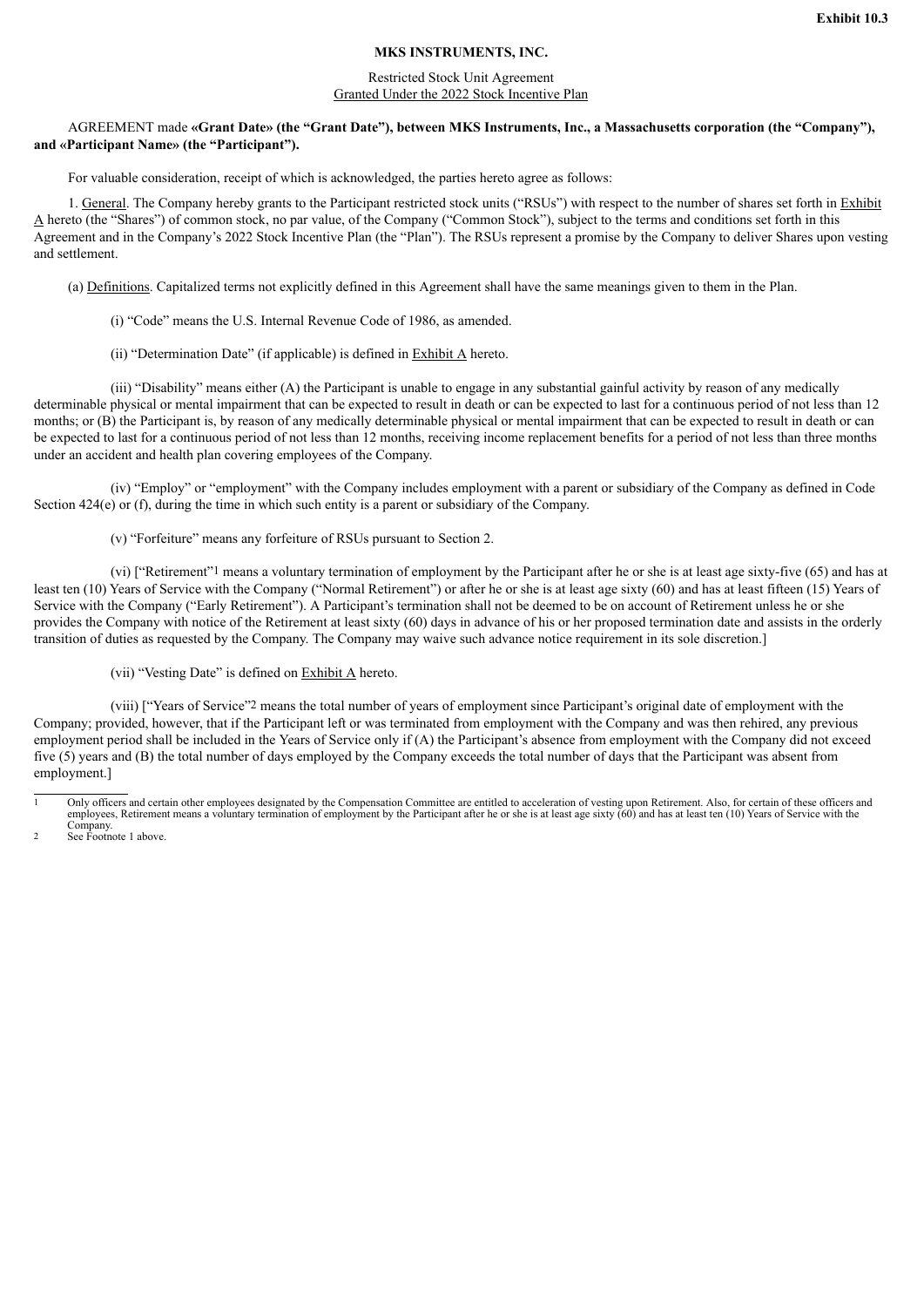(b) Vesting Period. Subject to the terms and conditions of this Agreement (including the Forfeiture provisions described in Section 2 below), the RSUs shall vest according to the terms set forth in  $\frac{Exhibit A}{A}$ . As soon as practicable after each applicable Vesting Date, but no later than thirty (30) days following the applicable Vesting Date, the Company shall instruct its transfer agent to deposit the Shares subject to the RSUs into the Participant's existing equity account at Fidelity Stock Plan Services, LLC, or such other broker with which the Company has established a relationship ("Broker"), subject to payment in accordance with Section 6 of all applicable [withholding]3 taxes. Notwithstanding the above, the Shares may be distributed following the date contemplated in this Section 1(b) solely to the extent permitted or required under Code Section 409A and regulations thereunder ("Section 409A").

#### 2. Forfeiture.

(a) Cessation of Employment. In the event that the Participant ceases to be employed by the Company for any reason or no reason (except for death, Disability or Retirement<sup>4</sup>), with or without cause, prior to a Vesting Date, all of the Participant's unvested RSUs shall automatically be forfeited as of such cessation. For purposes hereof, employment shall not be considered as having ceased during any bona fide leave of absence if such leave of absence has been approved in writing by the Company. However, in the event of any leave of absence, the Company may, in its sole discretion, suspend vesting of the RSUs, subject to applicable law and the provisions of Section 409A. The vesting of the RSUs shall not be affected by any change in the type of employment the Participant has with the Company so long as the Participant continuously maintains employment. In the event that the Participant ceases to be employed by the Company by reason of death, Disability or Retirement<sup>5</sup> prior to a Vesting Date, then all of the Participant's unforfeited RSUs shall become immediately and fully vested (subject to any performance criteria in Exhibit A) and shall no longer be subject to the Forfeiture provisions under this Agreement and the Shares subject to such RSUs shall be delivered to the Participant as soon as practicable (but no later than thirty (30) days) following the Participant's termination date, provided, however, that, if such death, Disability or Retirement6 occurs prior to the Determination Date, if any, then the number of RSUs to be so vested shall be determined, and become vested, on the Determination Date, if any, and the Shares subject to such vested portion of the RSUs shall be delivered to the Participant as soon as practicable (but no later than thirty (30) days) following such Determination Date, if any, provided further that if such Retirement7 is deemed an Early Retirement and occurs prior to the Determination Date, if any, then the number of RSUs to be so vested shall be determined by prorating the total amount earned by the portion of the performance period during which the Participant was employed.

(b) [Change in Control8. Notwithstanding the foregoing, if, prior to any Vesting Date, and within two years after the effectiveness of a Change in Control (as defined below), the Participant is (i) terminated by the Company without Cause (as defined below) or (ii) terminates his employment for Good Reason (as defined below), then, all (or, in the case of a performance-based RSU that is still subject to performance criteria per Exhibit A, the Target Number of RSUs (as defined on Exhibit A, if applicable) of the Participant's unforfeited RSUs shall become immediately and fully vested and shall no longer be subject to the Forfeiture provisions under this Agreement and the Shares subject to such RSUs shall be delivered to the Participant as soon as practicable (but no later than thirty (30) days) following the date of the date of termination. For purposes of this section "Change in Control" means the first to occur of any of the following events: (I) any "person" (as that term is used in Section 13 and 14(d)(2) of the Securities Exchange Act of 1934 ("Exchange Act")) becomes the beneficial owner (as that term is used in Section 13(d) of the Exchange Act), directly or indirectly, of fifty percent (50%) or more of the Company's capital stock entitled to vote in the election of directors; (II) the shareholders of the Company approve any consolidation or merger of the Company, other than a consolidation or merger of the Company in which the holders of Common Stock immediately prior to the consolidation or merger hold more than fifty percent (50%) of the common stock of the surviving corporation immediately after the consolidation or merger; or (III)

<sup>3</sup> Delete for employees located outside of the United States.<br>4 See Footnote 1 above

See Footnote 1 above. See Footnote 1 above.

See Footnote 1 above.

See Footnote 1 above.

Only certain of the Company's officers and other employees designated by the Compensation Committee of the Board of Directors will be entitled to acceleration of vesting in

connection with a Change in Control.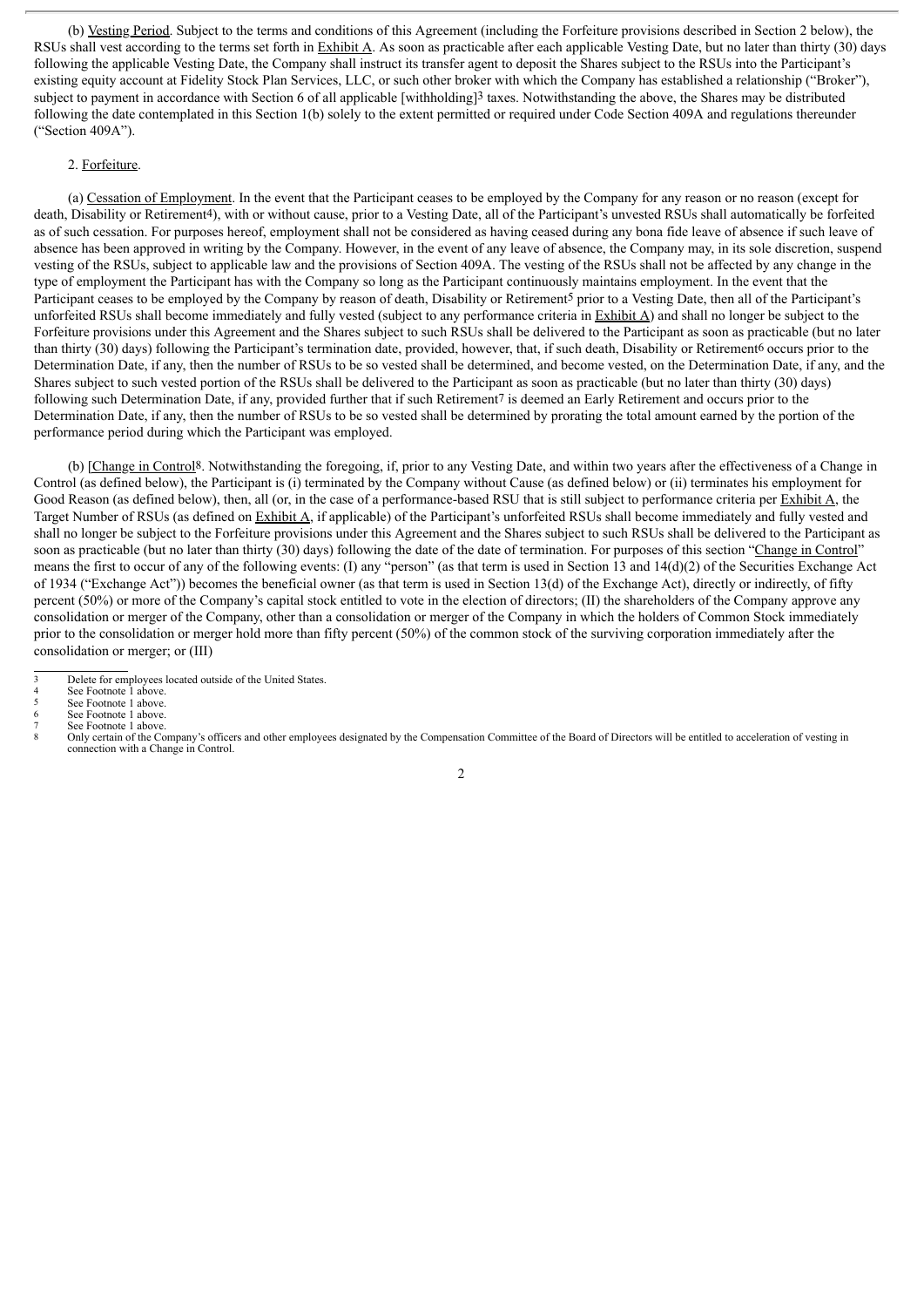the shareholders of the Company approve the sale or transfer of all or substantially all of the assets of the Company to parties that are not within a "controlled group of corporations" (as defined in Code Section 1563) in which the Company is a member; provided, that, in the event that the RSUs constitute nonqualified deferred compensation subject to Section 409A, such Change in Control is also a "change in control event" within the meaning of Treasury Regulation Section 1.409A-3(i)(5). For purposes of this Agreement, "Cause" shall mean conviction for the commission of a felony, willful failure by the Participant to perform his responsibilities to the Company, or willful misconduct by the Participant. For purposes of this section, "Good Reason" shall mean termination of the Participant's employment by the Participant within 90 days following (I) a material diminution in the Participant's positions, duties and responsibilities from those described in the Participant's employment agreement with the Company or any of its subsidiaries (the "Employment Agreement"), (II) a material reduction in the Participant's base salary (other than a reduction which is part of a general salary reduction program affecting senior executives of the Company), (III) a material reduction in the aggregate value of the pension and welfare benefits provided to the Participant from those in effect prior to the Change in Control (other than a reduction which is proportionate to the reductions applicable to other senior executives pursuant to a cost-saving plan that includes all senior executives), (IV) a material breach of any provision of the Participant's Employment Agreement by the Company or (V) the Company's requiring the Participant to be based at a location that creates for the Participant a one way commute in excess of 60 miles from his primary residence, except for required travel on the Company's business to an extent substantially consistent with the business travel obligations of the Participant under the Participant's Employment Agreement. Notwithstanding the foregoing, a termination shall not be treated as a termination for Good Reason (I) if the Participant shall have consented in writing to the occurrence of the event giving rise to the claim of termination for Good Reason or (II) unless the Participant shall have delivered a written notice to the Company within thirty (30) days of his having actual knowledge of the occurrence of one of such events stating that he intends to terminate his employment for Good Reason and specifying the factual basis for such termination, and such event, if capable of being cured, shall not have been cured within thirty (30) days of the receipt of such notice.]

(c) Clawback. In accepting the RSUs, the Participant agrees to be bound by any clawback policy that the Company has in effect or may adopt in the future. The Participant hereby acknowledges and consents to the Company's application, implementation and enforcement of (i) any applicable clawback policy as may be in effect from time to time and (ii) any provision of applicable law relating to cancellation, recoupment, rescission or payment of compensation, and agrees that the Company may take such actions as may be necessary to effectuate the clawback policy without further consideration or action.

3. Restrictions on Transfer. The Participant shall not sell, assign, transfer, pledge, hypothecate or otherwise dispose of, by operation of law or otherwise (collectively "transfer") any RSUs, or any interest therein; provided that the Participant may transfer the RSUs to the extent necessary to fulfill a domestic relations order (as defined in Section  $414(p)(1)(B)$  of the Code); provided, further, that any such transferred RSUs shall remain subject to this Agreement (including without limitation the terms of Forfeiture and the restrictions on transfer set forth in this Section 3) and such permitted transferee shall, as a condition to such transfer, deliver to the Company a written instrument confirming that such transferee shall be bound by all of the terms and conditions of this Agreement.

4. Provisions of the Plan. This Agreement is subject to the provisions of the Plan, a copy of which is furnished to the Participant with this Agreement.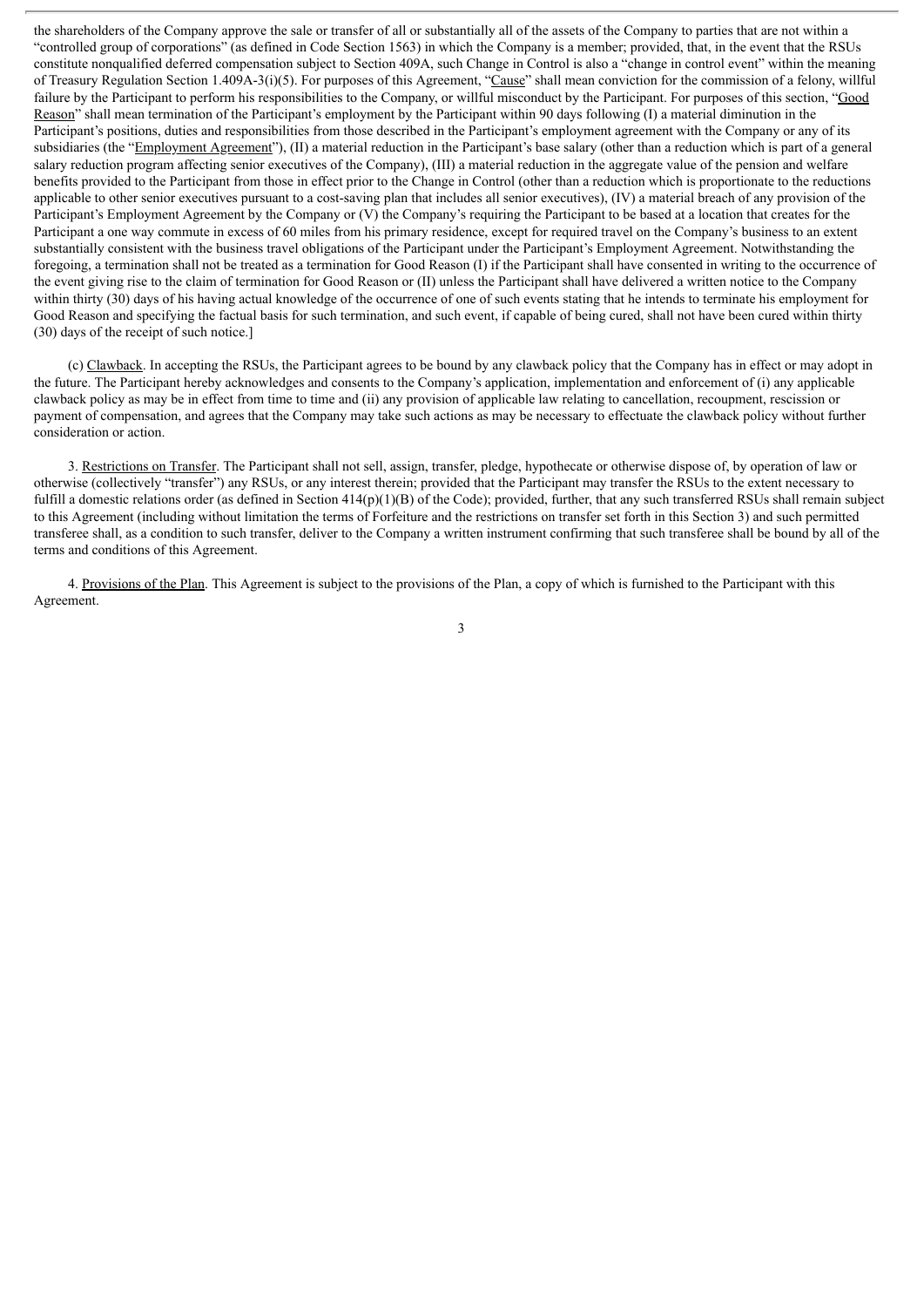5. Section 409A. To the extent the Participant is or becomes subject to U.S. Federal income taxation, the RSUs and payments made pursuant to this Agreement are intended to comply with or qualify for an exemption from the requirements of Section 409A and this Agreement shall be construed consistently therewith. Neither the Company nor the Participant shall have any right to accelerate or defer payment under this Agreement except to the extent specifically permitted or required by Section 409A. Terms defined in the Agreement shall have the meanings given such terms under Section 409A if and to the extent required to comply with Section 409A, including that references to "termination of employment" or similar terms shall be considered to be references to a "separation from service" as defined under Section 409A. Notwithstanding any other provision of this Agreement, the Company reserves the right, to the extent it deems necessary or advisable, in its sole discretion, to unilaterally amend the Plan and/or this Agreement to ensure that all awards hereunder qualify for exemption from or otherwise comply with Section 409A; provided, however, that the Company makes no undertaking to preclude Section 409A from applying to this Award or to guarantee compliance therewith. Any payments described in this Section 5 that are due within the "short term deferral period" as defined in Section 409A shall not be treated as deferred compensation unless applicable law requires otherwise. If and to the extent any portion of any payment, compensation or other benefit provided to the Participant in connection with his or her employment termination is determined to constitute "nonqualified deferred compensation" within the meaning of Section 409A and the Participant is a specified employee as defined in Section 409A(2)(B)(i) of the Code, as determined by the Company in accordance with its procedures, by which determination the Participant hereby agrees that he or she is bound, such portion of the payment, compensation or other benefit shall not be paid before the day that is six months plus one day after the date of separation from service (as determined under Section 409A (the "New Payment Date")), except as Section 409A may then permit. The aggregate of any payments that otherwise would have been paid to the Participant during the period between the date of separation from service and the New Payment Date shall be paid to the Participant in a lump sum on the New Payment Date, and any remaining payments will be paid on their original schedule. Notwithstanding the foregoing, the Company, its affiliates, directors, officers and agents shall have no liability to a Participant, or any other party, if the RSU that is intended to be exempt from, or compliant with, Section 409A is not so exempt or compliant, or for any action taken by the Board, a Committee or its delegates.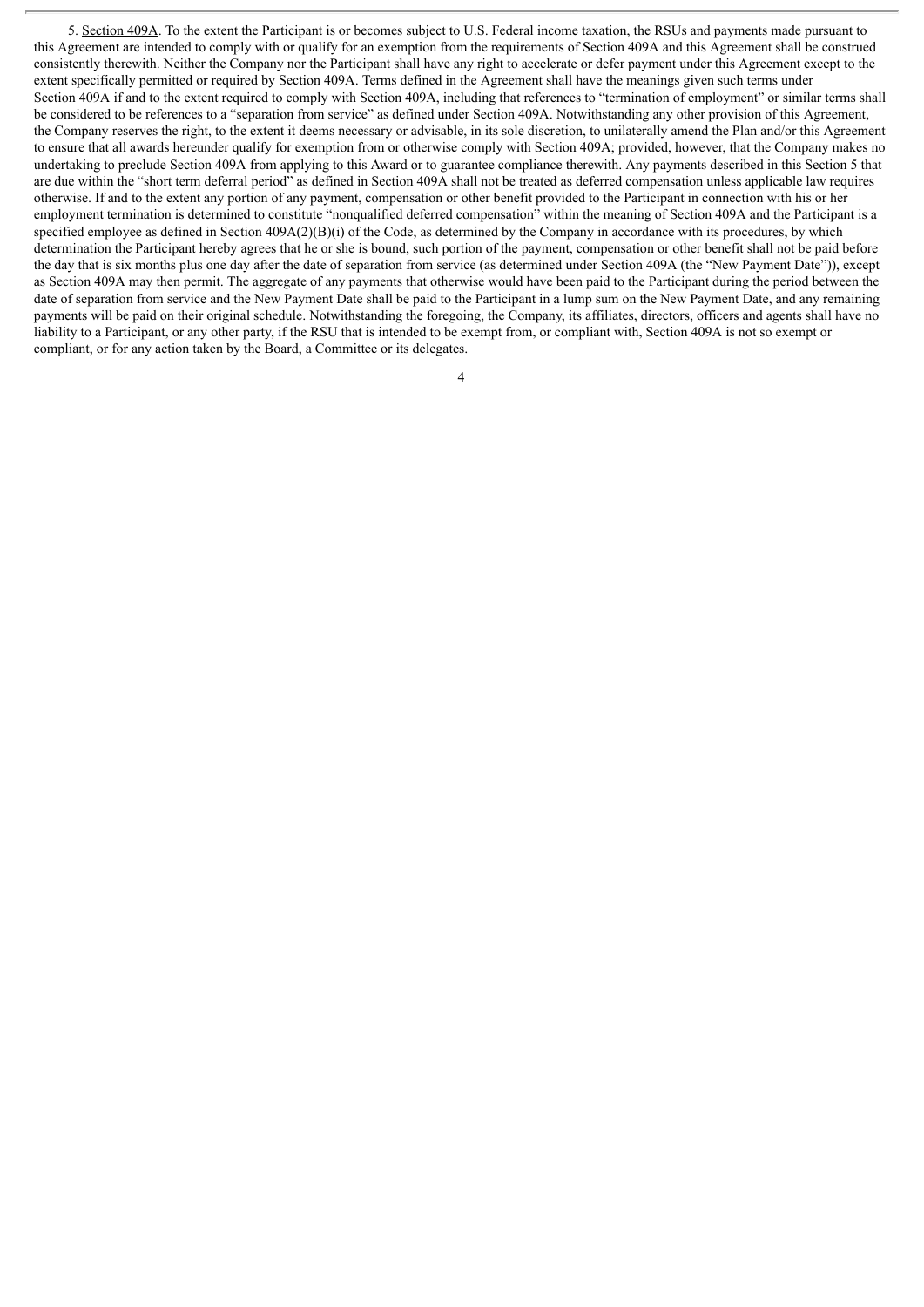This section is applicable to employees who are located in the United States. For employees located outside of the United States, Section 6 shall read as follows:

#### 6. Tax Obligations.

(a) Regardless of any action the Company or the affiliate that employs the Participant (the "Employer") takes with respect to any or all income tax, social insurance, payroll tax, fringe benefits tax, payment on account, or other tax-related items related to the Participant's participation in the Plan and legally applicable to the Participant ("Tax-<br>Related Items"), the Participant ackn that such amount may exceed the amount actually withheld by the Company and/or the Employer. The Participant further acknowledges that the Company and/or the Employer (i) make no representations or undertakings regarding the treatment of any Tax-Related Items in connection with any aspect of the RSUs, including the grant or vesting of the RSUs, he<br>issuance of Shares in settlement of the RSU of the grant or any aspect of the RSUs to reduce or eliminate the Participant's liability for Tax-Related Items or achieve any particular tax result. Further, if the Participant becomes subject to tax in more than one jurisdiction, the Participant acknowledges that the Company and/or the Employer (or former Employer, as applicable) may be required to withhold or account for Tax-Related Items in more than one jurisdiction.

(b) To satisfy any withholding obligations of the Company and/or the Employer with respect to Tax-Related Items (the "Withholding Taxes"), the Company will withhold<br>through the retention by the Company of Shares. According market value of such surrendered Shares will be based on the closing price of the Common Stock on the respective Vesting Date, provided, however, that if such date is not a trading day, the Company shall use the closing pr extent required by applicable law or under the Plan, approved by the Board or a Committee. Notwithstanding the foregoing, if the Participant is a Section 16 officer of the Company<br>under the Exchange Act, the Company will w this Section 6.

(c) The Company may withhold for Withholding Taxes by considering statutory or other withholding rates, including maximum applicable rates in the Participant's<br>jurisdiction(s). In the event of over-withholding, the Partici required to pay any additional Tax-Related Items directly to the applicable tax authority or to the Company and/or the Employer. The Company may refuse to issue or deliver the<br>Shares or the proceeds of the sale of Shares,

<sup>10</sup> For employees located in certain countries outside of the United States, specific local tax law and securities law provisions will also be inserted or added as an addendum to the RSU Agreemen

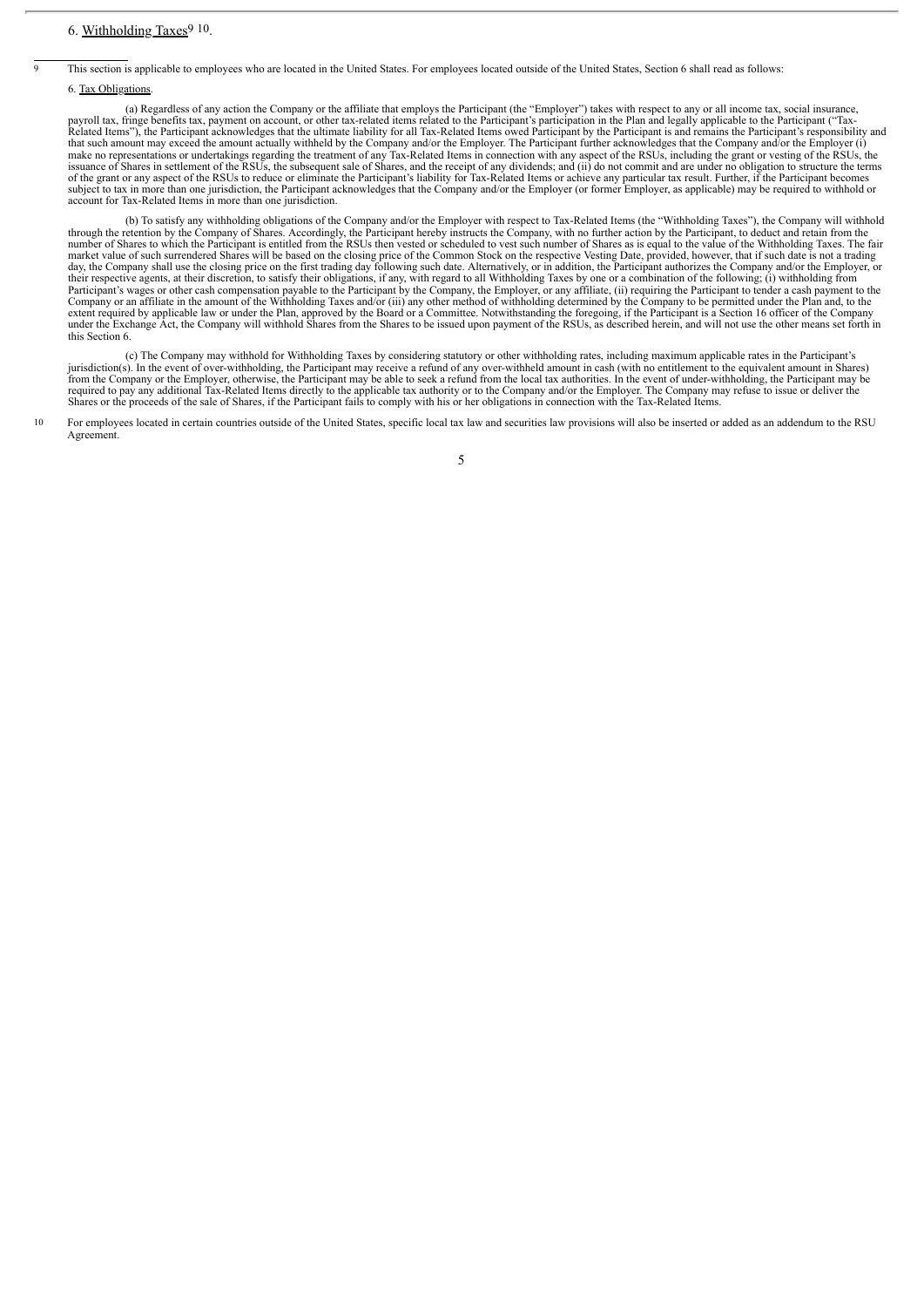(a) The Company's obligation to deliver Shares to the Participant upon the vesting and settlement of RSUs shall be subject to the satisfaction of all income tax (including federal, state and local taxes), social insurance, payroll tax, payment on account or other tax related withholding requirements ("Withholding Taxes"). In order to satisfy all Withholding Taxes of the Participant's RSUs, the Participant agrees to the following:

(b) The Participant hereby elects to satisfy all Withholding Taxes obligation that may arise through the retention by the Company of Shares. Accordingly, the Participant hereby instructs the Company, with no further action by the Participant, to deduct and retain from the number of Shares to which the Participant is entitled from the RSUs then vested or scheduled to vest such number of Shares as is equal to the value of the Withholding Taxes. The fair market value of such surrendered Shares will be based on the closing price of the Common Stock on the respective Vesting Date, provided, however, that if such date is not a trading day, the Company shall use the closing price on the first trading day following such date. The Participant agrees that in the event the Company withholds RSUs with a value in excess of the maximum amount of social insurance that can be imposed in any particular year, the Company will refund the excess amount in cash to the Participant.

(c) Participant has reviewed with the Participant's own tax advisors the federal, state, local and foreign tax consequences of this equity award and the transactions contemplated by this Agreement. The Participant is relying solely on such advisors and not on any statements or representations of the Company or any of its agents. The Participant understands that the Participant (and not the Company) shall be responsible for the Participant's own tax liability that may arise as a result of this equity award or the transactions contemplated by this Agreement.

(d) The Participant represents to the Company that, as of the date hereof, he/she is not aware of any material nonpublic information about the Company or the Common Stock. The Participant and the Company have structured this Agreement to constitute a "binding contract" relating to the retention by the Company of Common Stock pursuant to this Section 6, consistent with the affirmative defense to liability under Section 10(b) of the Securities Exchange Act of 1934 under Rule 10b5-1(c) promulgated under such Act*.*

7. Nature of the Grant. In signing this Agreement, the Participant acknowledges that:

(a) The Plan is established voluntarily by the Company, it is discretionary in nature and may be modified, amended, suspended or terminated by the Company at any time, except to the extent otherwise provided in the Plan and this Agreement.

(b) The grant of RSUs is voluntary and occasional and does not create any contractual or other right to receive future awards of RSUs, or benefits in lieu of RSUs even if RSUs have been awarded repeatedly in the past.

(c) All decisions with respect to future grants of RSUs, if any, will be at the sole discretion of the Company.

(d) The Participant's participation in the Plan is voluntary.

(e) RSUs are not part of normal or expected compensation or salary for any purpose, including, but not limited to, calculation of any wage payment, severance, redundancy, or other end of service payments, bonuses, long-service awards, pension or retirement benefits or similar payments and in no event should be considered as compensation for, or relating in any way to, past services for the Company or the Participant's employer or arising under any employment agreement.

(f) No voting or dividend or distribution rights apply with respect to the RSUs.

(g) The future value of the underlying Shares is unknown and cannot be predicted with certainty.

(h) If the Participant receives Shares upon vesting and settlement, the value of such Shares acquired on vesting and settlement of RSUs may increase or decrease in value.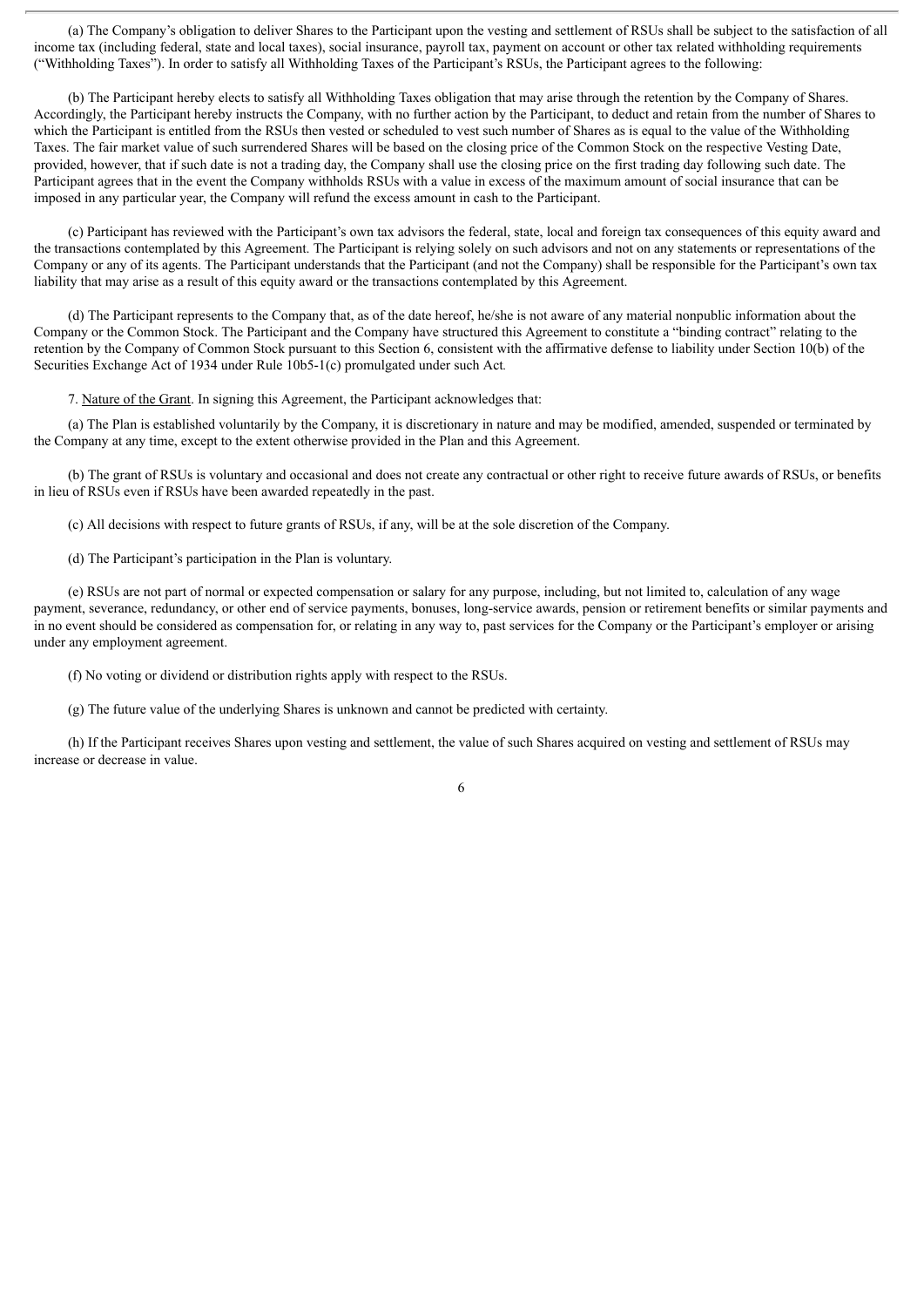(i) In consideration of the grant of RSUs, no claim or entitlement to compensation or damages arises from termination of the RSUs or diminution in value of the RSUs or Shares received upon vesting and settlement of RSUs resulting from termination of the Participant's employment by the Company or the Participant's employer (for any reason whatsoever and whether or not in breach of local labor laws) and the Participant irrevocably releases the Company and his or her employer from any such claim that may arise; if, notwithstanding the foregoing, any such claim is found by a court of competent jurisdiction to have arisen, then, by signing this Agreement, the Participant shall be deemed irrevocably to have waived his or her entitlement to pursue such claim.

(j) Other than as otherwise provided in Section 2 of this Agreement, if the Participant ceases to be an employee (whether or not in breach of local labor laws), the Participant's right to receive RSUs and vest under the Plan, if any, will terminate effective as of the date that the Participant is no longer actively employed by the Company and will not be extended by any notice period mandated under local law (*e.g*., active employment would not include a period of "garden leave" or similar period pursuant to local law); the Company shall have the exclusive discretion to determine when the Participant is no longer actively employed for purposes of the Plan, subject to Section 409A.

8. Data Privacy Notice and Consent. By accepting the RSUs, the Participant is consenting to the processing of his or her personal data as *follows:*

(a) Data Collection and Usage. The Company is located at 2 Tech Drive, Suite 201, Andover, Massachusetts 01810, U.S.A. and grants the RSUs to the Participant at his or her sole discretion. The Company and its subsidiaries collect, process and use the Participant's personal data, including his or her name, home address, date of birth, social security number, salary, employee identification number, corporate email address and details of all RSUs canceled, vested, or outstanding in the Participant's favor, which the Company receives from the Participant or the Participant's employer ("Data"). The Company collects the Data for purposes of implementing, administering and managing the Plan. The Company's legal basis *for the processing of the Data is the Participant's consent.*

(b) Stock Plan Administration Service Providers. The Company and/or its subsidiaries may transfer Data to Fidelity Stock Plan Services, LLC and its affiliates, which are assisting the Company with the implementation, administration and management of the Plan. In the future, the Company may select a different service provider and share the Data with another company that serves in a similar manner. The Company's service provider will open an account for the Participant to receive Shares. The Participant will be asked to agree on separate terms and data processing practices with the service provider, which is a condition to the Participant's ability to participate in the Plan.

(c) International Data Transfers. The Company is based in the U.S. and its service providers are based in the U.S. If the Participant is outside the U.S., the Participant should note that the Participant's country has enacted data privacy laws that are different from those of the U.S. *The Company's legal basis for the transfer of the Data is the Participant's consent.*

(d) Data Retention. The Company will use the Data only as long as is necessary to implement, administer and manage the Participant's participation in the Plan or as required to comply with legal or regulatory obligations, including under tax, securities, exchange control and labor laws. This period may extend beyond the termination of the Participant's employment. When the Company no longer needs the Data, the Company will remove it from its systems to the fullest extent reasonably practicable. If the Company keeps Data longer, it would be to satisfy legal or *regulatory obligations and the Company's legal basis would be relevant laws or regulations.*

(e) Voluntariness and Consequences of Consent Denial or Withdrawal. Participation in the Plan and the Participant's grant of consent are purely voluntary. The Participant may deny or withdraw his or her consent at any time. If the Participant does not consent, or if the Participant withdraws his or her consent, the Participant cannot participate in the Plan. This would not affect the Participant's salary from or the Participant's employment with the Participant's employer; the Participant would merely forfeit the opportunities associated with the Plan.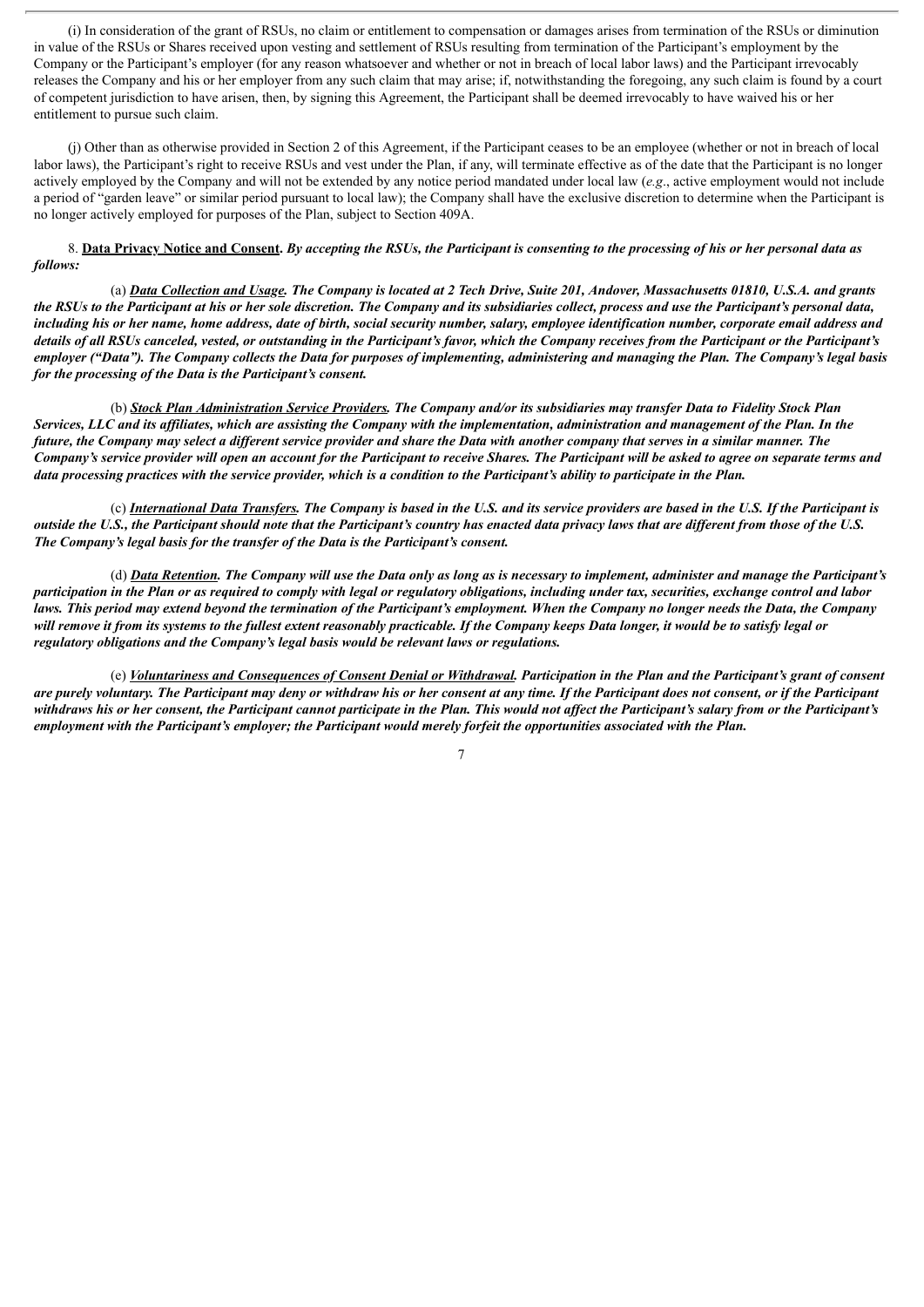(f) Data Subject Rights. The Participant has a number of rights under data privacy laws in his or her country. Depending on where the Participant is based, the Participant's rights may include the right to (a) request access to or copies of Data, (b) rectification of incorrect Data, (c) deletion of Data, (d) restrictions on processing, (e) portability of Data, (f) lodge complaints with competent authorities in the Participant's country, and/or (g) a list with the names and addresses of any potential recipients of Data. To receive clarification regarding the Participant's rights or to exercise the Participant's rights, the Participant should contact the Company at 2 Tech Drive, Suite 201, Andover, Massachusetts 01810, U.S.A.

#### 9. Miscellaneous<sup>11</sup>.

(a) No Rights to Employment or Service. The Participant acknowledges and agrees that the vesting of the RSUs pursuant to Sections 1 or 2 and Exhibit A hereof is earned only in accordance with the terms of such sections. The Participant further acknowledges and agrees that the transactions contemplated hereunder and the vesting schedule set forth herein do not constitute an express or implied promise of continued engagement as an employee or other service provider for the vesting period, for any other period, or at all.

(b) Severability. The invalidity or unenforceability of any provision of this Agreement shall not affect the validity or enforceability of any other provision of this Agreement, and each other provision of this Agreement shall be severable and enforceable to the extent permitted by law.

(c) Waiver. Any provision for the benefit of the Company contained in this Agreement may be waived, either generally or in any particular instance, by the Board, a Committee or its delegate.

(d) Binding Effect. This Agreement shall be binding upon and inure to the benefit of the Company and the Participant and their respective heirs, executors, administrators, legal representatives, successors and assigns, subject to the restrictions on transfer set forth in Section 3 of this Agreement.

(e) Notice. All notices required or permitted hereunder shall be in writing and deemed effectively given upon personal delivery or five (5) days after deposit in the United States Post Office, by registered or certified mail, postage prepaid, addressed to the other party hereto at the address shown beneath his or its respective signature to this Agreement, or at such other address or addresses as either party shall designate to the other in accordance with this Section 9(e).

(f) Pronouns. Whenever the context may require, any pronouns used in this Agreement shall include the corresponding masculine, feminine or neuter forms, and the singular form of nouns and pronouns shall include the plural, and vice versa.

(g) Language. If the Participant has received this Agreement or any other document related to the Plan translated into a language other than English and if the translated version is different than the English version, the English version will control.

(h) Electronic Delivery. The Company may, in its sole discretion, decide to deliver any documents related to participation in the Plan, RSUs granted under the Plan or future RSUs that may be granted under the Plan by electronic means or to request the Participant's consent to participate in the Plan by electronic means. The Participant hereby consents to receive such documents by electronic delivery and, if requested, to agree to participate in the Plan through an on-line or electronic system established and maintained by the Company or another third party designated by the Company.

<sup>&</sup>lt;sup>11</sup> For employees located outside of the United States (excluding France and Israel), the following new subsection will be inserted as 9(i) and the remaining subsections will be relabeled  $(i)-(n)$ .

<sup>(</sup>i) Appendix. Notwithstanding any provisions in this Agreement, the RSU grant shall be subject to any additional terms and conditions set forth in any Appendix to this Agreement for the Participant's country. Moreover, if the Participant relocates to one of the countries included in the Appendix, the additional terms and conditions for such country will apply to the Participant, to the extent the Company determines that the application of such terms and conditions is necessary or advisable for legal or administrative reasons. The Appendix constitutes part of this Agreement.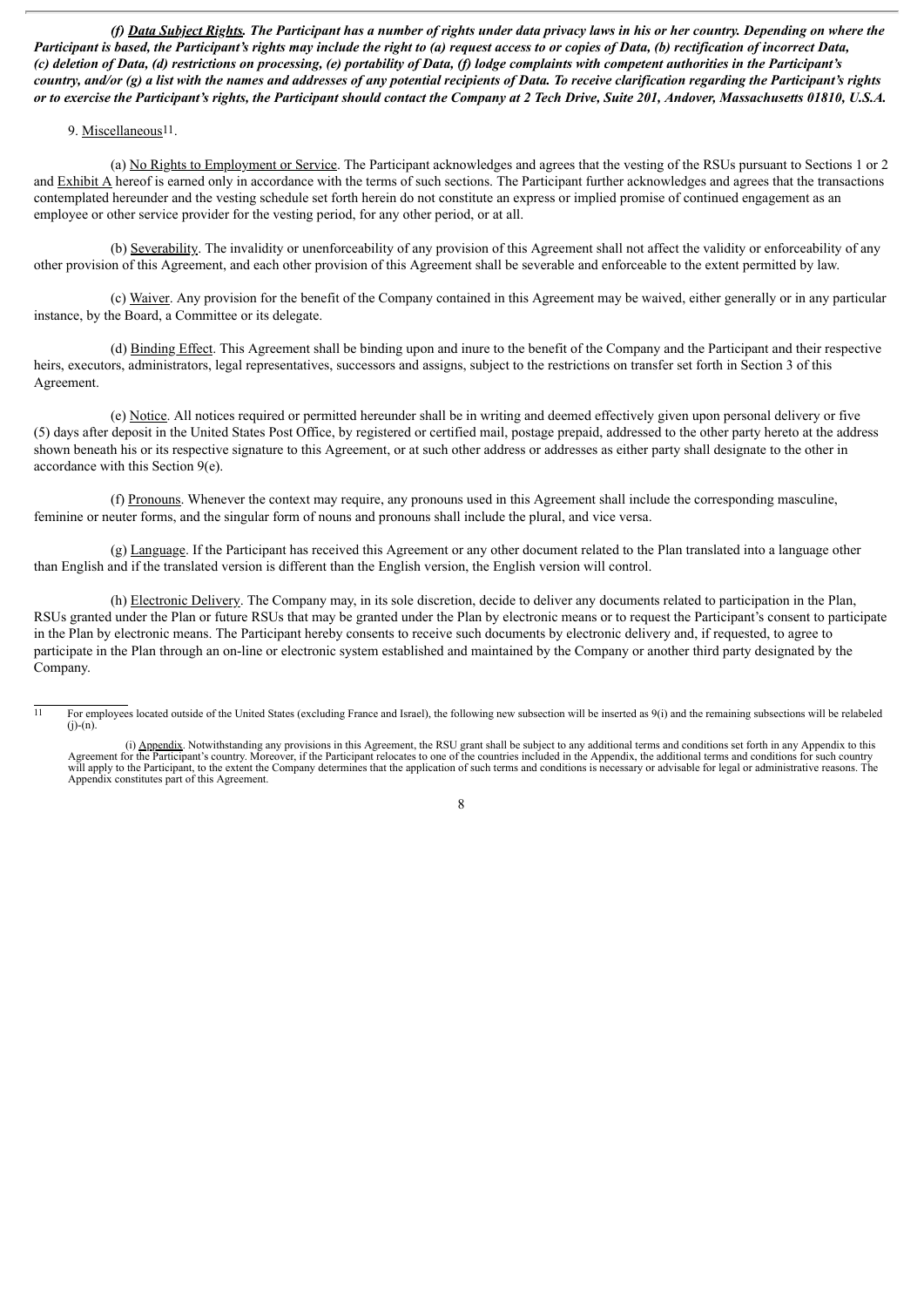(i) Entire Agreement. This Agreement and the Plan constitute the entire agreement between the parties, and supersedes all prior agreements and understandings, relating to the subject matter of this Agreement.

(j) Amendment. Except as provided in Section 5, this Agreement may be amended or modified only by a written instrument executed by both the Company and the Participant.

(k) Governing Law; Venue. This Agreement shall be construed, interpreted and enforced in accordance with the internal laws of the Commonwealth of Massachusetts without regard to any applicable conflicts of laws. For purposes of any action, lawsuit or other proceedings brought to enforce this Agreement, relating to it, or arising from it, the parties hereby submit to and consent to the sole and exclusive jurisdiction of the courts within the Commonwealth of Massachusetts, and no other courts, where this grant is made and/or to be performed.

(l) Imposition of Other Requirements. The Company reserves the right to impose other requirements on the Participant's participation in the Plan, and on any Shares acquired under the Plan, to the extent the Company determines it is necessary or advisable for legal or administrative reasons, and to require the Participant to sign any additional agreements or undertakings that may be necessary to accomplish the foregoing.

(m) The Participant's Acknowledgments. The Participant acknowledges that he or she: (i) has read this Agreement; (ii) has been represented in the preparation, negotiation, and execution of this Agreement by legal counsel of the Participant's own choice or has voluntarily declined to seek such counsel; (iii) understands the terms and consequences of this Agreement; and (iv) is fully aware of the legal and binding effect of this Agreement.